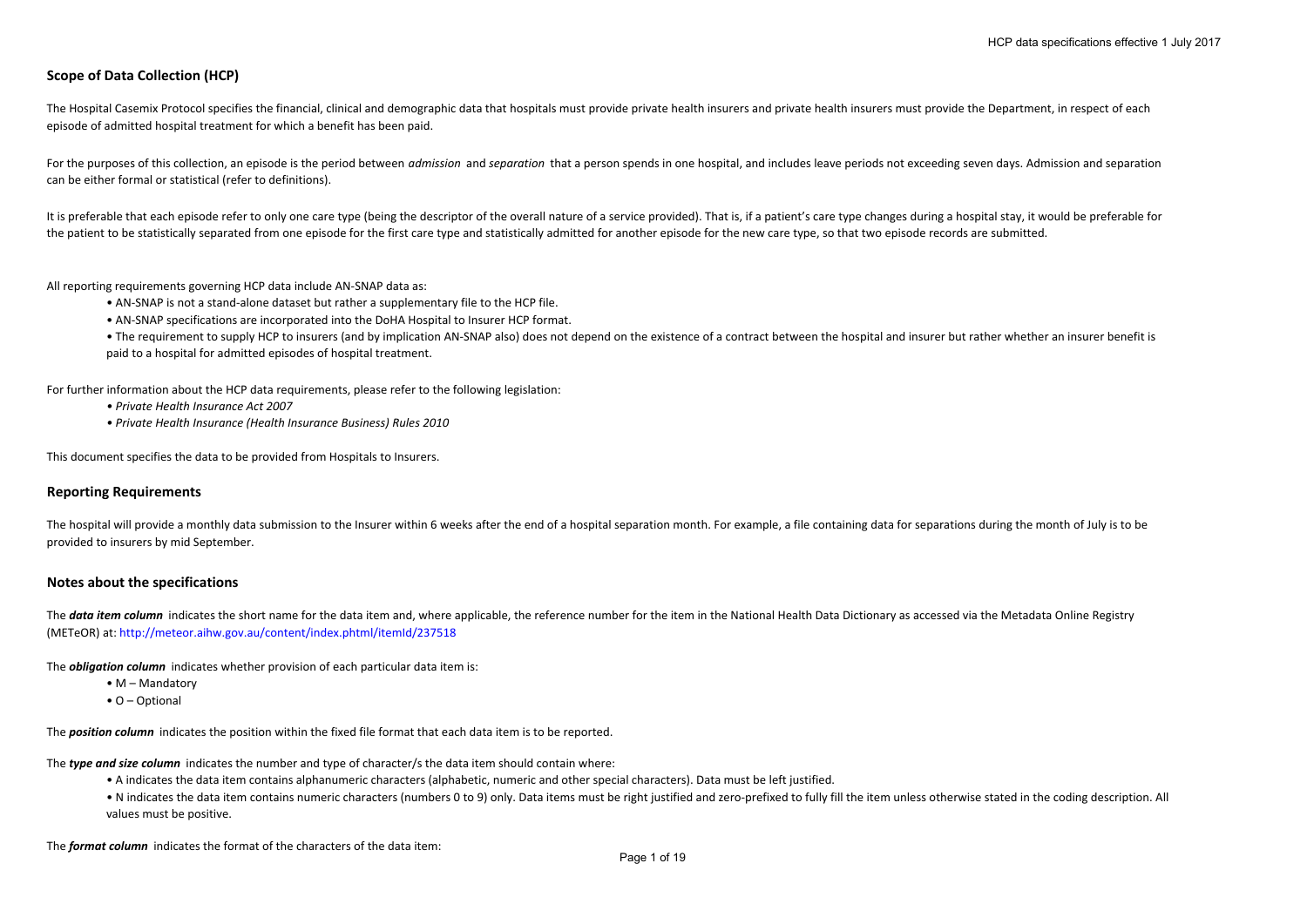• DDMMYYYY indicates the data item contains date information where DD represents the day, MM represents the month and YYYY represents the century and year. For example, 5 July 2006 would be

• *hhmm* indicates the data item contains time information based on a 24‐hour clock, where hh represents the hour and mm represents the minutes. For example 2.35pm would be entered 1435.

*• blank filled* , in relation to <sup>a</sup> data item, means that the data item is filled with blank spaces.

*• zero filled* , in relation to <sup>a</sup> data item, means that the data item is filled with zeros.

*• zero prefix* means that leading zeros are to be inserted if necessary to ensure that the number of characters in the entry matches the data item size specified for the item.

*• Charges & Benefits* – supply in dollars and cents (omit decimal point) with leading zeros to fully fill item. Negative amounts are permitted for reversals. An entry of 000000000 means that no

See the coding description column for any other special formatting requirements.

The *repetition column* indicates the number of times the data item is repeated within the data file.

The coding description column provides the definition for the data item, valid values and any additional information to clarify what data should be reported and how. If a METeOR data item exists, refer to the National Health Data Dictionary for definition and collection methods.

The *edit rules column* outlines the edit checks the Department will run the data through using the Check-It software. These are split into critical errors where data will be rejected and warnings where data will be identified.

The *error codes column* indicates the error code attributed to each of the edit checks.

#### **Definitions/acronyms**

*ACHI* means the Australian Classification of Health Interventions.

*ADA* means the Australian Dental Association.

*AN‐SNAP* means the Australian National Sub‑Acute and Non‑Acute Patient Classification System.

*CCU* means the coronary care unit of <sup>a</sup> hospital.

*contracted doctor* means <sup>a</sup> doctor who has entered into an agreement with <sup>a</sup> private health insurer where the doctor agrees to accept payment by the insurer in relation to treatment provided to the insured person.

*contracted hospital* means <sup>a</sup> hospital which has entered into an agreement with <sup>a</sup> private health insurer to accept payment in relation to an episode of hospital treatment for an insured person under <sup>a</sup> complying health product.

*DRG* means the Australian Refined Diagnosis Related Group.

*episode* means the period of admitted patient care between <sup>a</sup> formal or statistical **admission** and <sup>a</sup> formal or statistical **separation**, characterised by only one care type.

*FIM* means functional independence measure and is the outcome measure used for **overnight‐stay rehabilitation patients**.

*formal admission* , in relation to <sup>a</sup> person, means the administrative process used by <sup>a</sup> hospital to record the commencement of accommodation, care or treatment of the person.

*formal separation* , in relation to <sup>a</sup> person, means the administrative process used by <sup>a</sup> hospital to record the cessation of accommodation, care or treatment of the person.

*HDU* means the high dependency unit of <sup>a</sup> hospital.

*Hospital* means <sup>a</sup> facility for which there is in force <sup>a</sup> Ministerial declaration that the facility is hospital under subsection 121‐5(6) of the *Private Health Insurance Act 2007* .

Hospital treatment is treatment (including the provision of goods and services) provided to a person with the intention to manage a disease, injury or condition, either at a hospital or with direct involvement of the hospital, by either a person who is authorised by a hospital to provide the treatment or under the management or control of such a person (subsection 121-5, Private Health Insurance Act 2007).

Exclusions to hospital treatment (eg treatment provided in an emergency department of <sup>a</sup> hospital) are specified in the Private Health Insurance (Health Insurance Business) Rules 2010, Part 3, Rule 8.

Inclusions to hospital treatment (eg some Chronic Disease Management Programs not involving prevention) are specified in the Private Health Insurance (Health Insurance Business) Rules 2010, Part 3.

Hospital-in-the-home means the provision of care to hospital admitted patients in their place of residence as a substitute for hospital accommodation. Place of residence may be permanent or temporary (METeOR glossary item ID: 327308) .

*Hospital‐in‐the‐home care days* means the total number of days between HiTH commencement date and HiTH completion date.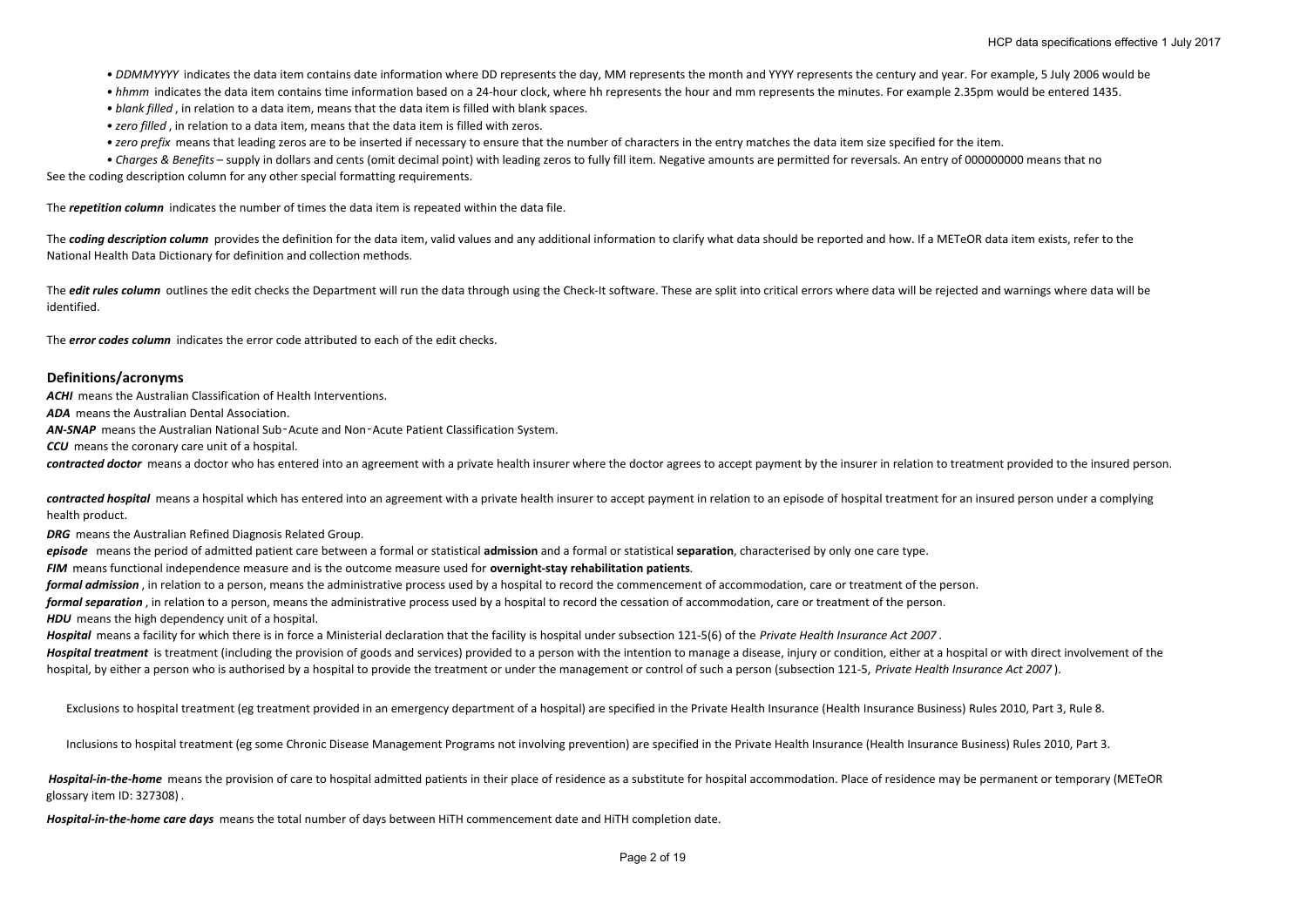ICD-10-AM means 'The International Statistical Classification of Diseases and Related Health Problems, 10th revision, Australian Modification, published by the National Centre for Classification in Health (Australia).

*ICU* means the intensive care unit of <sup>a</sup> hospital.

*insurer* means a private health insurer.

*MBS* means the Medicare Benefits Schedule, comprising:

(a) the Health Insurance (Diagnostic Imaging Services Table) Regulations 2005; and

(b) the Health Insurance (General Medical Services Table) Regulations 2005; and

(c) the Health Insurance (Pathology Services Table) Regulations 2005;

as in force from time to time, or any Regulations made in substitution for those Regulations.

*METeOR* (metadata online registry) for national data standards.

*miscellaneous service code* means any miscellaneous hospital‐specific or insurer‐specific non‐MBS billing code.

*NHDD* means the (most current version of the) 'National Health Data Dictionary'.

*NICU* means the neonatal intensive care unit of <sup>a</sup> hospital.

*overnight*‑*stay patient* means <sup>a</sup> person who is admitted to and separates from <sup>a</sup> hospital on different dates.

*PHIAC means* Private Health Insurance Administration Council

*PICU* means the paediatric intensive care unit of <sup>a</sup> hospital.

procedure means clinical intervention that is surgical in nature, carries a procedural risk, carries an anaesthetic risk, requires specialised training, and/or requires special facilities or equipment only available in an acute care setting

*same‐day patient* means <sup>a</sup> person who is admitted to and separates from <sup>a</sup> hospital on the same date.

*SCN* means the special care nursery of <sup>a</sup> hospital.

*special character* means <sup>a</sup> character that has <sup>a</sup> visual representation but is not an alphanumeric character, ideogram or blank space.

statistical admission, in relation to a person, means the administrative process used by a hospital to record the commencement of a new episode of care that provides the person with a new care type during a single hospital stay.

*statistical separation* , in relation to <sup>a</sup> person, means the administrative process used by <sup>a</sup> hospital to record the cessation of an episode of care of the person during <sup>a</sup> single hospital stay.

#### **Guide for Use**

Accommodation charges/benefits - refer to private, shared or high dependency accommodation for any Accommodation Type (i.e. advanced surgical, surgical, medical, rehabilitation, obstetrics, and psychiatry). All hospital episodes must have a charge/benefit component relating to accommodation, unless it was bundled, or the hospital billed a procedure-only fee. Therefore, cases such as chemotherapy should either have a charge/benefit component in "bundled" or "accommodation" or "theatre". They should not be reported as "other".

AN-SNAP Collection - the AN-SNAP collection is a separate data collection to the episode record for rehabilitation, which provides specific information regarding the functional gains of patients undergoing rehabilitation, as well as the AN‐SNAP class for overnight admitted patients. It is expected that one AN‐SNAP record be reported for each overnight admitted rehabilitation program, and one AN‐SNAP record be reported for an entire episode of care consisting of multiple same day visits. The AN‐SNAP record should be linked to the episode with the same separation date.

AN-SNAP Class - The AN-SNAP class allocated to each overnight admitted patient is in part determined by their FIM admission score. Given the FIM is not collected for same-day patients it is impossible to allocate same-day patients an AN-SNAP class.

*Bundled charges/benefits* ‐ refer to an aggregate of 2 or more charges billed by the hospital/paid by the insurer, such as case payments by DRG or MBS.

*CCU charges, benefits, days and hours* ‐ exclude ICU, SCN, NICU, PICU and HDU in calculations.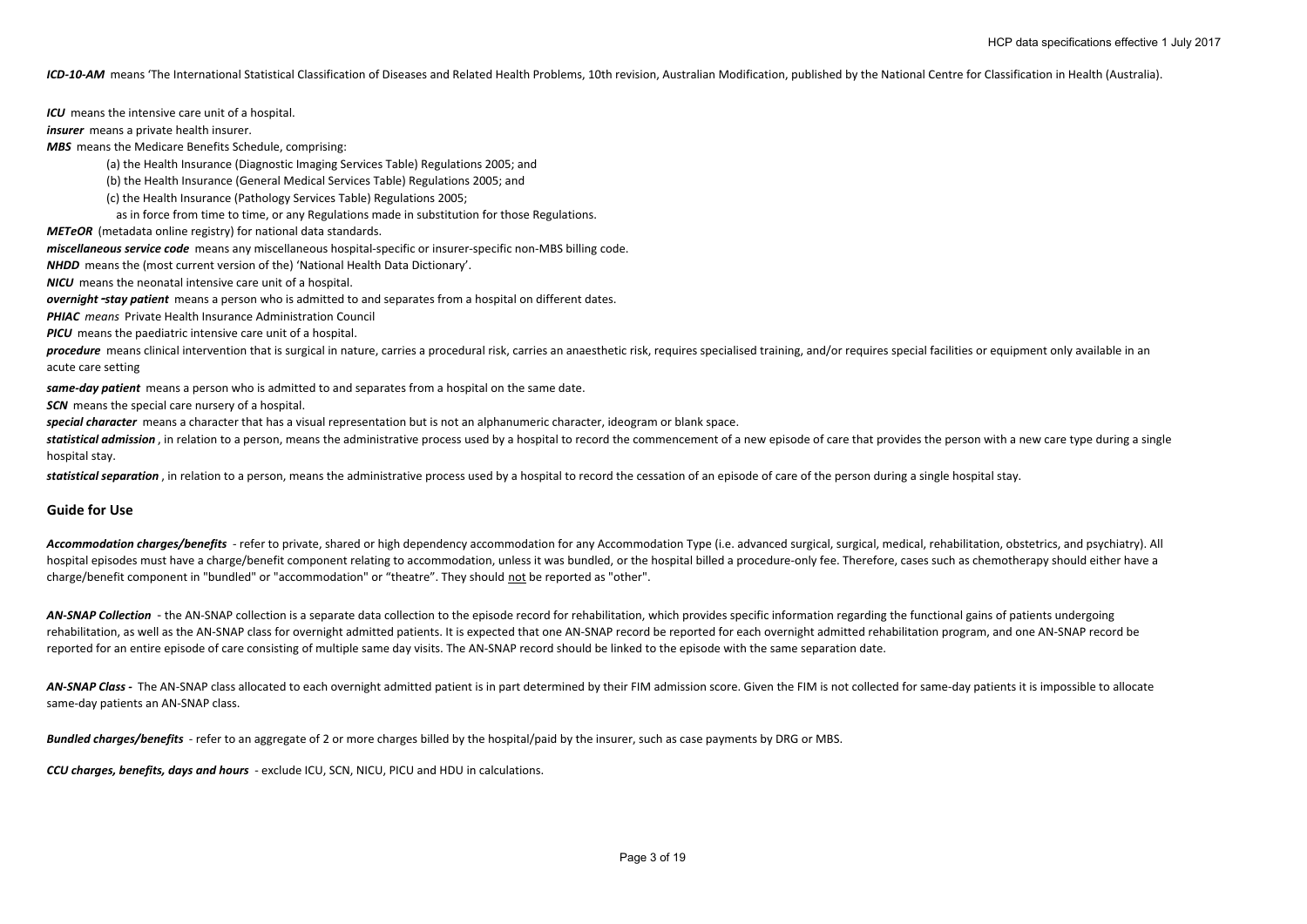Functional Independence Measure - The FIM score is used to measure functional improvement and is comprised of 18 items (13 motor items and 5 cognition items) with a maximum score of seven and a minimum score of one. Total scores can range from 18 to 126. Admission scores must be collected within 72 hours after the admission. Discharge scores must be collected within 72 hours of discharge, unless the patient died during the episode. Guide for collecting the AROC inpatient data set should be followed for scoring the FIM. This applies to AN-SNAP admission and discharge FIM scores for overnight-stay patients. The FIM is not collected for same‐day patients.

*Hospital‐in‐the‐home (HITH) ‐*  Episodes which include HITH services should be reported in <sup>a</sup> manner consistent with claiming practice. For example,

(a) HITH services which are part of an admitted psychiatric program and are claimed as a single same day service must be reported as single same day episode. This includes psychiatric patients that remain in an admitted HITH program over extended periods of time.

(b) If hospital claims are submitted to insurers at the conclusion of the admitted psychiatric HITH program, then one episode must be reported spanning the length of the program.

*ICU charges, benefits, days and hours* ‐ include NICU and PICU; exclude SCN, CCU or HDU in calculations.

Infant weight neonate - For live births (http://meteor.aihw.gov.au/content/pop/index.phtml/itemld/265594), birth weight (http://meteor.aihw.gov.au/content/pop/index.phtml/itemld/265594), birth weight (http://meteor.aihw.go preferably be measured within the first hour of life before significant postnatal weight loss has occurred. While statistical tabulations include 500 g groupings for birth weight, weights should not be recorded in those groupings. The actual weight should be recorded to the degree of accuracy to which it is measured. In perinatal collections the birth weight is to be provided for live born and stillborn babies.

**Minutes in Theatre** - from the time the patient entered the operating theatre or procedure room until the time the patient left the operating theatre or procedure room. For example, coronary angiography/angioplasty, lithotripsy and ECT must have minutes of operating theatre time reported, even though they are performed in <sup>a</sup> procedure room rather than <sup>a</sup> theatre.

Other charges/benefits - refer to services which cannot be categorised as accommodation, theatre, labour, ICU, pharmacy, prosthesis, bundled, SCN, CCU or HITH. It excludes ex-gratia charges, television, phone calls, extra meals, FED, reversals or journal adjustments.

Palliative care status and days - calculations to include care provided in: a palliative care unit; a designated palliative care program; or under the principal clinical management of a palliative care physician or in the opinion of the treating doctor, when the principal clinical intent of care is palliation.

Principal MBS item - select on the basis of: (a) the patient's first visit to a theatre or procedure room/coronary angiography suite: and (b) the MBS with the highest benefit amount. The principal MBS item relates to theatre or procedure room/angiography suite, and not to the medical item billed by the doctor. It may not necessarily correlate to the Principal Procedure Code. For example, renal dialysis, coronary angiography/ angioplasty, same-day chemotherapy, lithotripsy, ECT and sleep studies must have an MBS item number reported, even though they are procedure room rather than theatre. Where possible, any services that do not have <sup>a</sup> valid MBS item should be reported in the Miscellaneous Service Code item (item 53).

Principal Item Date - The date on which the principal MBS item is carried out. If there is no principal MBS item, then the date that the first Miscellaneous Service Code item was carried out may optionally be entered.

Qualified days for newborns - The number of qualified days is calculated with reference to the date of admission, date of separation and any other date(s) of change of qualification status: the date of admission is counted if the patient was qualified at the end of the day; the date of change to qualification status is counted if the patient was qualified at the end of the day; the date of separation is not counted, even if the patient was qualified on that day. The normal rules for calculations of patient days apply. To determine if newborn days are qualified days, see the METeOR definition for Newborn Qualification Status (Metadata glossary item 327254) .

*SCN charges, benefits, days and hours* ‐ exclude NICU, ICU, CCU, PICU and HDU in calculations.

Secondary MBS item - The secondary MBS items relate to theatre, and not to the medical item billed by the doctor. It may not always correlate to the Procedure Codes (ICD-10-AM). Where possible, any services that do not have <sup>a</sup> valid MBS item should be reported in the Miscellaneous Service Code item (item 53).

*Theatre charges/benefits* ‐ refer to <sup>a</sup> theatre/procedure room/angiography suite. This applies to theatre charges, benefits and minutes in theatre.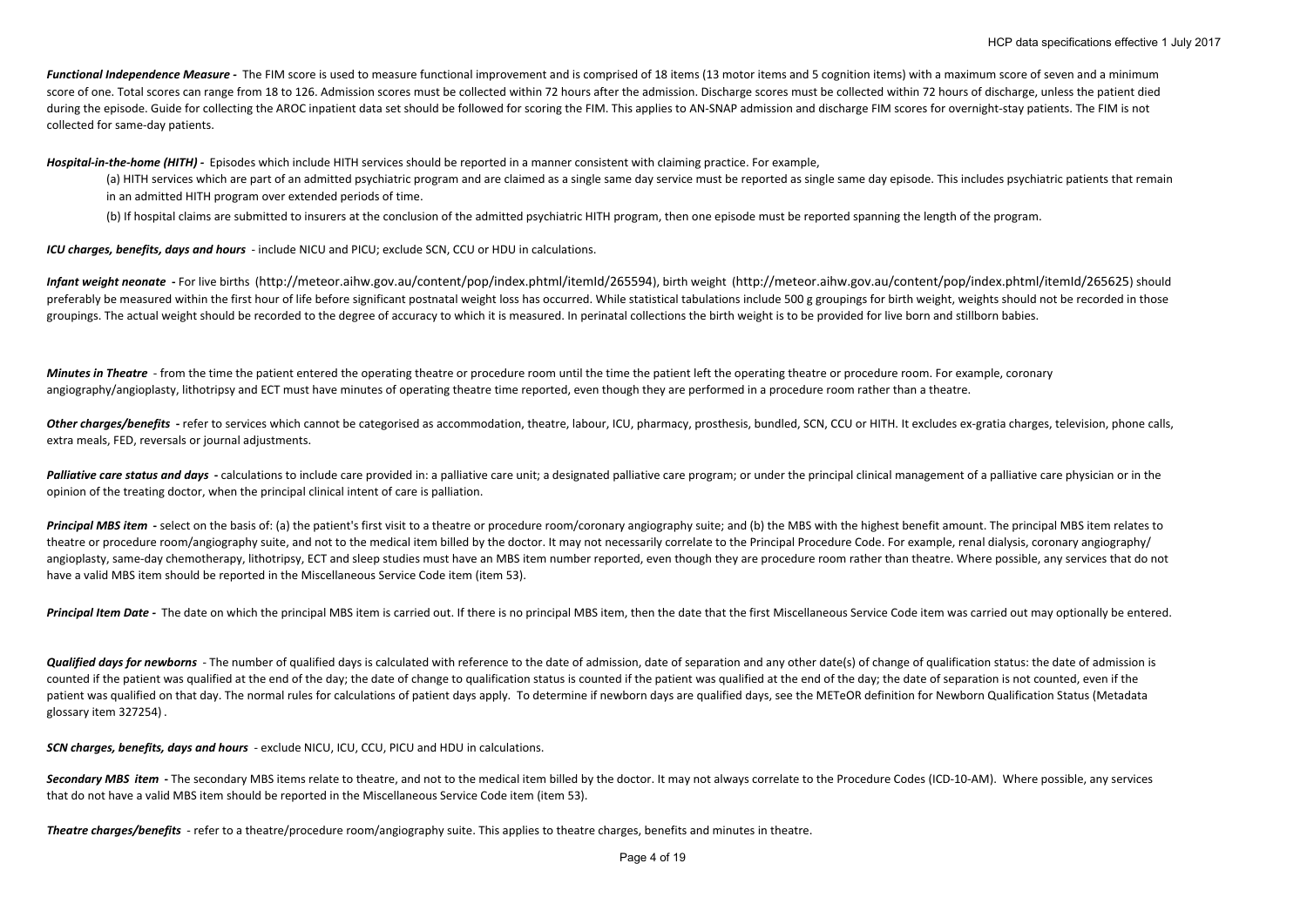Re-admission within 28 days - Planned re-admission refers to planned re-admission within 28 days from this or another hospital. Note: do not include transfers from another hospital as re-admissions.

## **Data Quality**

### *Error Codes*

 $1<sup>st</sup>$  Character – represents the type of record i.e. E (episode) and A (AN-SNAP)

2<sup>nd</sup> Character – W (represents a warning where an edit rule has been identified)– the record will be accepted and insurers notified

2<sup>nd</sup> Character – E (represents an error where an edit rule has failed) – the record will be rejected and insurers notified

## **Further information**

For further information about the HCP requirements, please see the following websites: General information about the data collection including AN‐SNAP, health insurer codes, reports and software

www.health.gov.au/casemix

List of Hospital provider numbers

To request <sup>a</sup> list of hospital provider numbers please email: declarations@health.gov.au

Metadata and health dictionary specifications

http://meteor.aihw.gov.au/content/index.phtml/itemId/181162

For private health insurance industry information

http://www.apra.gov.au/

Commonwealth Prosthesis list

http://www.health.gov.au/internet/main/publishing.nsf/Content/health‐privatehealth‐prostheseslist.htm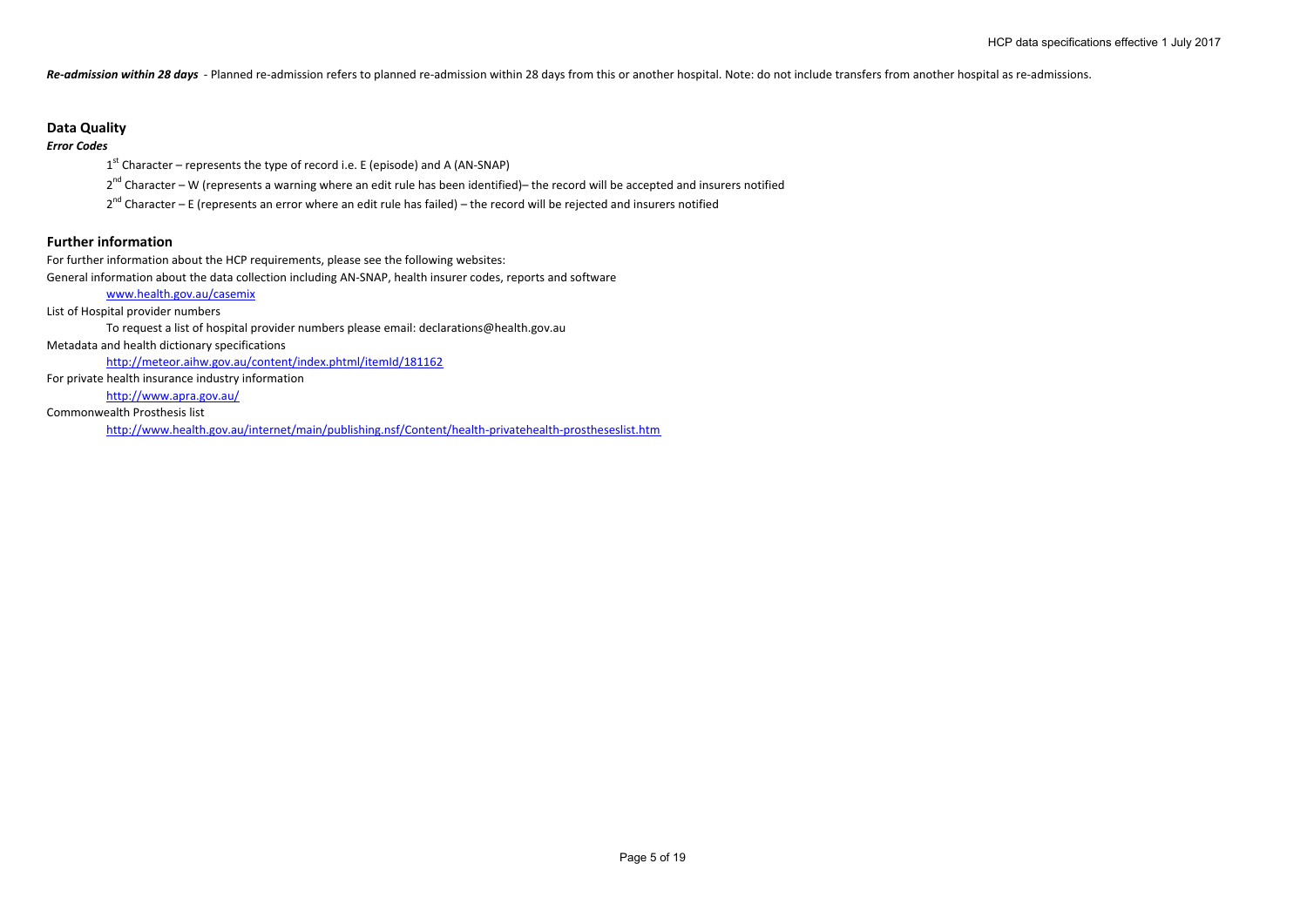|    | Item No Data Item        | Obligation |           | Position Type & Size | Format          | <b>Comments</b>                                                                                                                                                                    | <b>Edit Rules</b>                                                                                                                                                               | <b>Error Code/s</b>   |
|----|--------------------------|------------|-----------|----------------------|-----------------|------------------------------------------------------------------------------------------------------------------------------------------------------------------------------------|---------------------------------------------------------------------------------------------------------------------------------------------------------------------------------|-----------------------|
|    | <b>Provider Number</b>   | м          | $1 - 8$   | A(8)                 |                 | NNNNNNNA The Commonwealth-issued hospital provider number (must be 8 characters,<br>include leading zero)                                                                          | Reject the file if not a valid 8 character<br>Commonwealth provider number                                                                                                      | HE01                  |
|    | Insurer/Group Identifier | м          | $9 - 11$  | A(3)                 |                 | The insurer identifier selected from the list of registered private health insurers<br>or the code for the group of insurers (e.g. AHS for Australian Health Service<br>Alliance). |                                                                                                                                                                                 |                       |
|    | Disk Reference number    | М          | $12 - 19$ | A(8)                 |                 | Number identifies the file/disk ID                                                                                                                                                 |                                                                                                                                                                                 |                       |
|    | Date Prepared            | М          | 20-27     | A(8)                 |                 | DDMMYYYY The date data was prepared by hospital                                                                                                                                    | <b>Reject</b> the file if not in format<br><b>DDMMYYYY</b>                                                                                                                      | HE04                  |
|    | Number of records        | м          | 28-31     | N(4)                 |                 | The number of episodes on file/disk                                                                                                                                                | <b>Reject</b> the file if mismatch on Episode<br>record count<br><b>Reject</b> the file if not numeric                                                                          | HE05<br><b>HE05.1</b> |
|    | Test Flag                | М          | 32        | A(1)                 |                 | T=Test, P=Production                                                                                                                                                               |                                                                                                                                                                                 |                       |
|    | <b>Resubmitted Disk</b>  | М          | 33        | A(1)                 |                 | Indicates if the file/disk is being resubmitted Y/N                                                                                                                                |                                                                                                                                                                                 |                       |
| 8  | Period From              | М          | $34 - 41$ | A(8)                 | <b>DDMMYYYY</b> | Period starting (separation month)                                                                                                                                                 | <b>Reject</b> the file if not in format<br><b>IDDMMYYYY</b><br><b>Reject</b> the file if not within date period<br>applicable for month year specified in<br>physical file name | HE08<br><b>HE08.1</b> |
| 9  | Period to                | М          | 42-49     | A(8)                 |                 | DDMMYYYY Period ending (separation month)                                                                                                                                          | <b>Reject</b> the file if not in format                                                                                                                                         | HE09                  |
|    |                          |            |           |                      |                 |                                                                                                                                                                                    | <b>DDMMYYYY</b>                                                                                                                                                                 |                       |
| 10 | <b>HCP Version</b>       | м          | 50-53     | N(4)                 |                 | HCP version 0900                                                                                                                                                                   |                                                                                                                                                                                 |                       |
|    | <b>ICD Version</b>       | М          | 54-57     | N(4)                 |                 | ICD version $40.9 = 1009$ 10.10 = 1010                                                                                                                                             | <b>Reject</b> if not a valid ICD version                                                                                                                                        | <b>HE11</b>           |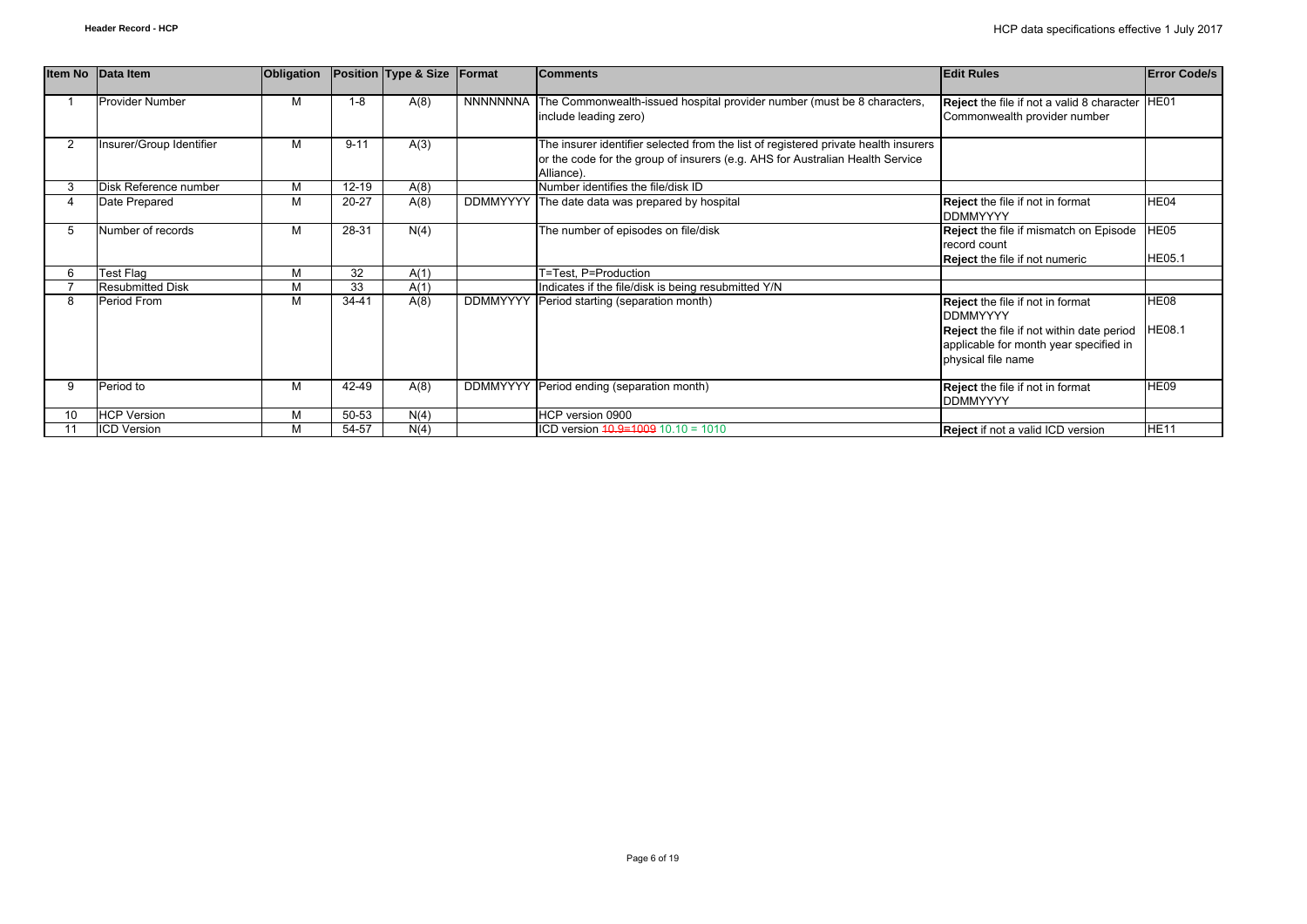|                | No Data Item                      | <b>METeOR</b><br>identifier | <b>ECLIPSE</b><br>identifier | Obligation Position Position Type & | <b>Start</b> | <b>End</b> | size  | Format                              | <b>Repetition Coding description</b>                                                                                                                                                                                                                                                 | <b>Edit Rules</b>                                                                                                                     | Error<br>code/s                            |
|----------------|-----------------------------------|-----------------------------|------------------------------|-------------------------------------|--------------|------------|-------|-------------------------------------|--------------------------------------------------------------------------------------------------------------------------------------------------------------------------------------------------------------------------------------------------------------------------------------|---------------------------------------------------------------------------------------------------------------------------------------|--------------------------------------------|
|                | Insurer Membership<br>Identifier  |                             |                              | М                                   |              | 15         | A(15) | Left justify<br><b>Blank fill</b>   | Insurer membership identifier.                                                                                                                                                                                                                                                       | Reject record if blank                                                                                                                | <b>EE001</b>                               |
| $\overline{2}$ | Insurer Identifier                |                             |                              | M                                   | 16           | 18         | A(3)  | Left justify                        | Insurer identifier selected from the list of registered private health<br>insurers.                                                                                                                                                                                                  | Reject record if not a valid insurer<br>code                                                                                          | EE002                                      |
| 3              | Episode Identifier                |                             |                              | M                                   | 19           | 33         | A(15) | Left justify                        | Unique episode identifier for this episode of care.                                                                                                                                                                                                                                  | Reject record if blank<br>Reject record if not unique within<br>nonthly file                                                          | EE003<br>EE003.1                           |
|                | <b>Family Name</b>                | 286953                      |                              | М                                   | 34           | 61         | A(28) | Left justify                        | That part of a name a person usually has in common with some<br>other members of his/her family, as distinguished from his/her<br>given names, as represented by text.                                                                                                               | Reject record if blank                                                                                                                | <b>EE004</b>                               |
| 5              | <b>Given Name</b>                 | 287035                      |                              | M                                   | 62           | 81         | A(20) | Left justify                        | The person's identifying name within the family group or by which<br>the person is socially identified, as represented by text.                                                                                                                                                      | <b>Identify</b> record if blank                                                                                                       | <b>EW005</b>                               |
| 6              | Date of Birth                     | 287007                      |                              | M                                   | 82           | 89         | A(8)  | DDMMYYYY 1                          | The date of birth of the person.                                                                                                                                                                                                                                                     | Reject record if not in format<br><b>DDMMYYYY</b>                                                                                     | EE006                                      |
|                | Postcode - Australian             | 287224                      |                              | М                                   | 90           | 93         | N(4)  |                                     | The numeric descriptor for a postal delivery area, aligned with<br>locality, suburb or place for the address of a person.<br>9999 = unknown postcode<br>$8888 = 0$ verseas                                                                                                           | Reject record if not (a valid<br>Australian postcode or 9999 or 8888)                                                                 | <b>EE007</b>                               |
| 8              | Sex                               | 287316                      |                              | M                                   | 94           | 94         | N(1)  |                                     | The biological distinction between male and female, as<br>represented by a code.<br>$1 = Male$<br>$2 =$ Female<br>3 = Intersex or Indeterminate<br>9 = Not stated / inadequately described                                                                                           | Reject record if not (1, 2, 3 or 9)                                                                                                   | <b>EE008</b>                               |
|                | <b>Admission Date</b>             | 269967                      |                              | М                                   | 95           | 102        | A(8)  | DDMMYYYY 11                         | Date on which an admitted patient commences an episode of<br>care.                                                                                                                                                                                                                   | Reject record if not in format<br><b>DDMMYYYY</b>                                                                                     | EE009                                      |
| 10             | Separation Date                   | 270025                      |                              | M                                   | 103          | 110        | A(8)  | <b>DDMMYYYY</b>                     | Date on which an admitted patient completes an episode of care.                                                                                                                                                                                                                      | Reject file if not in format<br>DDMMYYYY, or if not ≥ admission<br>date, or if MM is not same as month<br>input in Insurer Header     | EE010                                      |
|                | 11 Hospital Type                  |                             |                              | M                                   | 111          | 111        | N(1)  |                                     | The type of hospital where the episode occurred.<br>$1 =$ Public<br>$2$ = Private<br>3 = Private Day Facility<br>4 = Public Day Facility<br>$9 = Other/unknown$                                                                                                                      | Reject record if not (1, 2, 3, 4 or 9).<br>Identify if hospital type does not<br>match provider hospital table                        | EE011<br>EW011                             |
|                | 12 ICU Days                       |                             |                              | М                                   | 112          | 114        | N(3)  | Right justify<br>Zero prefix        | The number of days the patient spent in ICU, NICU or PICU.<br>Zero fill if not applicable.<br>refer to guide for use.                                                                                                                                                                | Reject record if not numeric.<br>Reject record if not zero for day<br>facilities (public or private)<br>*warning for public hospitals | EE012.0<br>EW012.0*<br>EE012.1<br>EW012.1* |
|                | 13 <b>ICU Hours</b>               |                             |                              | O                                   | 115          | 118        | N(4)  | Right justify<br>Zero prefix        | The number of hours the patient spent in ICU, NICU or PICU.<br>Zero fill if not applicable<br>* refer to quide for use.                                                                                                                                                              | If present, reject record if not<br>numeric                                                                                           | EE013                                      |
|                | 14 Total Psychiatric Care<br>Days | 270300                      |                              | M                                   | 119          | 123        | N(5)  | <b>Right justify</b><br>Zero prefix | The sum of the number of days or part days of stay that the<br>person received care as an admitted patient or resident within a<br>designated psychiatric unit, minus the sum of leave days occurring<br>during the stay within the designated unit.<br>Zero fill if not applicable. | Reject if not numeric                                                                                                                 | <b>EE014</b>                               |
| 15             | Diagnosis Related Group           | 391295                      |                              | $\Omega$                            | 124          | 127        | A(4)  | Left justify                        | A patient classification scheme which provides a means of relating If present, <b>identify</b> record if not a<br>the number and types of patients treated in a hospital to the<br>resources required by the hospital, as represented by a code.                                     | valid DRG code for DRG version<br>supplied at item 16.                                                                                | <b>EW015</b>                               |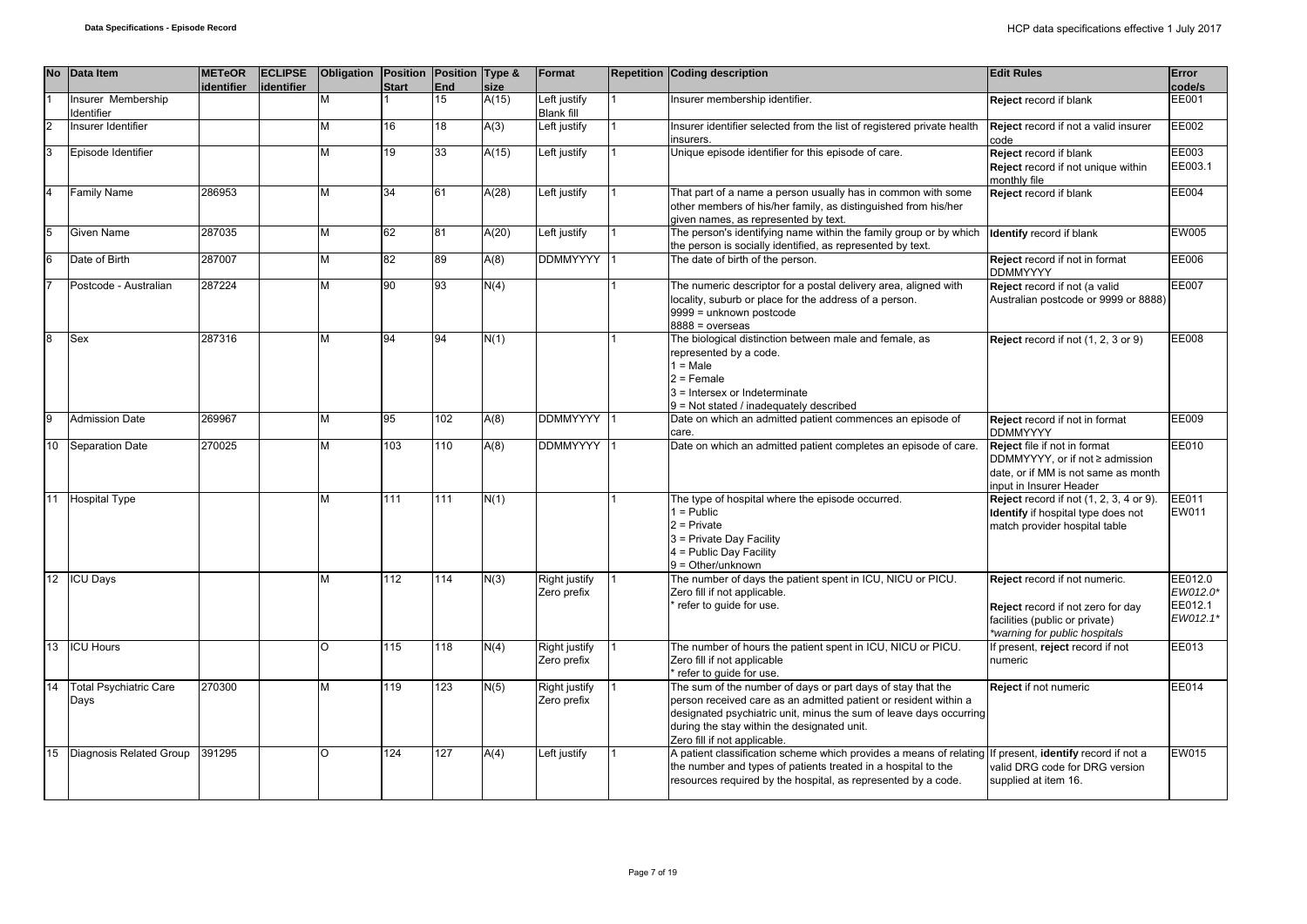| <b>No</b> | Data Item                          | <b>METeOR</b> | <b>ECLIPSE</b> | Obligation | Position     | Position Type & |      | Format                                                                    | <b>Repetition Coding description</b>                                                                                                                                                                                                                                                                                                                                                                                                                                                                                                                                                                                                                                                                                                                                                                                                                                                                                                               | <b>Edit Rules</b>                                                                                                                                               | Error              |
|-----------|------------------------------------|---------------|----------------|------------|--------------|-----------------|------|---------------------------------------------------------------------------|----------------------------------------------------------------------------------------------------------------------------------------------------------------------------------------------------------------------------------------------------------------------------------------------------------------------------------------------------------------------------------------------------------------------------------------------------------------------------------------------------------------------------------------------------------------------------------------------------------------------------------------------------------------------------------------------------------------------------------------------------------------------------------------------------------------------------------------------------------------------------------------------------------------------------------------------------|-----------------------------------------------------------------------------------------------------------------------------------------------------------------|--------------------|
|           |                                    | identifier    | identifier     |            | <b>Start</b> | End             | size |                                                                           |                                                                                                                                                                                                                                                                                                                                                                                                                                                                                                                                                                                                                                                                                                                                                                                                                                                                                                                                                    |                                                                                                                                                                 | code/s             |
| 16        | <b>DRG</b> Version                 |               |                | O          | 128          | 129             | A(2) |                                                                           | The version of the DRG classification:<br>$41$ = version 4.1<br>$42$ = version 4.2<br>$50 =$ version $5.0$<br>$51$ = version $5.1$<br>$52$ = version $5.2$<br>$60$ = version $6.0$<br>$6x =$ version $6.x$<br>$70$ = version $7.0$<br>$80 =$ version $8.0$<br>$90 =$ version $9.0$<br>$na = version n.a$<br>Must be supplied if DRG code provided at item 15.                                                                                                                                                                                                                                                                                                                                                                                                                                                                                                                                                                                      | If present, identify record if not a<br>valid version.<br><b>Identify</b> if blank and DRG code<br>provided at item 15.                                         | EW016.0<br>EW016.1 |
| 17        | <b>Admission Time</b>              | 269972        |                | М          | 130          | 133             | N(4) | hhmm (24                                                                  | Time at which an admitted patient commences an episode of care. Reject record if and same-day status EE017                                                                                                                                                                                                                                                                                                                                                                                                                                                                                                                                                                                                                                                                                                                                                                                                                                         |                                                                                                                                                                 |                    |
|           |                                    |               |                |            |              |                 |      | hour clock)                                                               | Blank fill if not applicable.<br>Mandatory for same-day patients only.                                                                                                                                                                                                                                                                                                                                                                                                                                                                                                                                                                                                                                                                                                                                                                                                                                                                             | is 1.<br>If present, Reject record if not a valid EE017.1<br>time value in format HHMM (HH is in<br>the range 00-23 and MM is in the<br>range 00-59)            |                    |
| 18        | <b>Urgency of Admission</b>        | 269986        |                | М          | 134          | 134             | N(1) |                                                                           | Whether the admission has an urgency status assigned and, if so,<br>whether admission occurred on an emergency basis, as<br>represented by a code.<br>1 = Urgency status assigned - Emergency<br>2 = Urgency status assigned - Elective<br>3 = Urgency status not assigned<br>$9 = Not known/not reported$                                                                                                                                                                                                                                                                                                                                                                                                                                                                                                                                                                                                                                         | Reject record if not (1, 2, 3 or 9)                                                                                                                             | <b>EE018</b>       |
| 19        | Provider Number of                 |               |                | М          | 135          | 142             | A(8) | NNNNNNNA                                                                  | The Commonwealth-issued hospital provider number for the                                                                                                                                                                                                                                                                                                                                                                                                                                                                                                                                                                                                                                                                                                                                                                                                                                                                                           | Reject record if not a valid 8                                                                                                                                  | EE019              |
|           | Hospital from which<br>transferred |               |                |            |              |                 |      | (upper case)                                                              | hospital from which a patient has been transferred (Provider<br>number required only when HCP item number 21 is reported as: 1<br>Admitted patient transferred from another hospital)<br>Blank fill if no hospital transfer.                                                                                                                                                                                                                                                                                                                                                                                                                                                                                                                                                                                                                                                                                                                       | character Commonwealth provider<br>number and Source of Referral (item<br>21) is 1.<br>Reject record if not blank and<br>Source of Referral (item 21) is not 1. | EE019.1            |
| 20        | Care Type                          | 270174        |                | М          | 143          | 145             | N(3) | Left justify two 1<br>digit codes<br>and follow<br>with a blank<br>space) | The overall nature of a clinical service provided to an admitted<br>patient during an episode of care (admitted care), or the type of<br>service provided by the hospital for boarders or posthumous organ 90 or 100)<br>procurement (other care), as represented by a code.<br>$10 =$ Acute Care<br>20 = Rehabilitation Care<br>21 = Rehabilitation Care delivered in a designated unit<br>22 = Rehabilitation Care according to a designated program<br>23 = Rehabilitation Care is the principal clinical intent<br>30 = Palliative Care<br>31 = Palliative Care delivered in a designated unit<br>32 = Palliative Care according to a designated program<br>33 = Palliative Care is the principal clinical intent<br>40 = Geriatric evaluation and management<br>50 = Psychogeriatric Care<br>60 = Nursing Home Type<br>70 = Newborn Care<br>80 = Other admitted patient care<br>90 = Organ procurement - posthumous<br>100 = Hospital boarder | Reject record if not (10, 20, 21, 22,<br>23, 30, 31, 32, 33, 40, 50, 60, 70, 80,                                                                                | EE020              |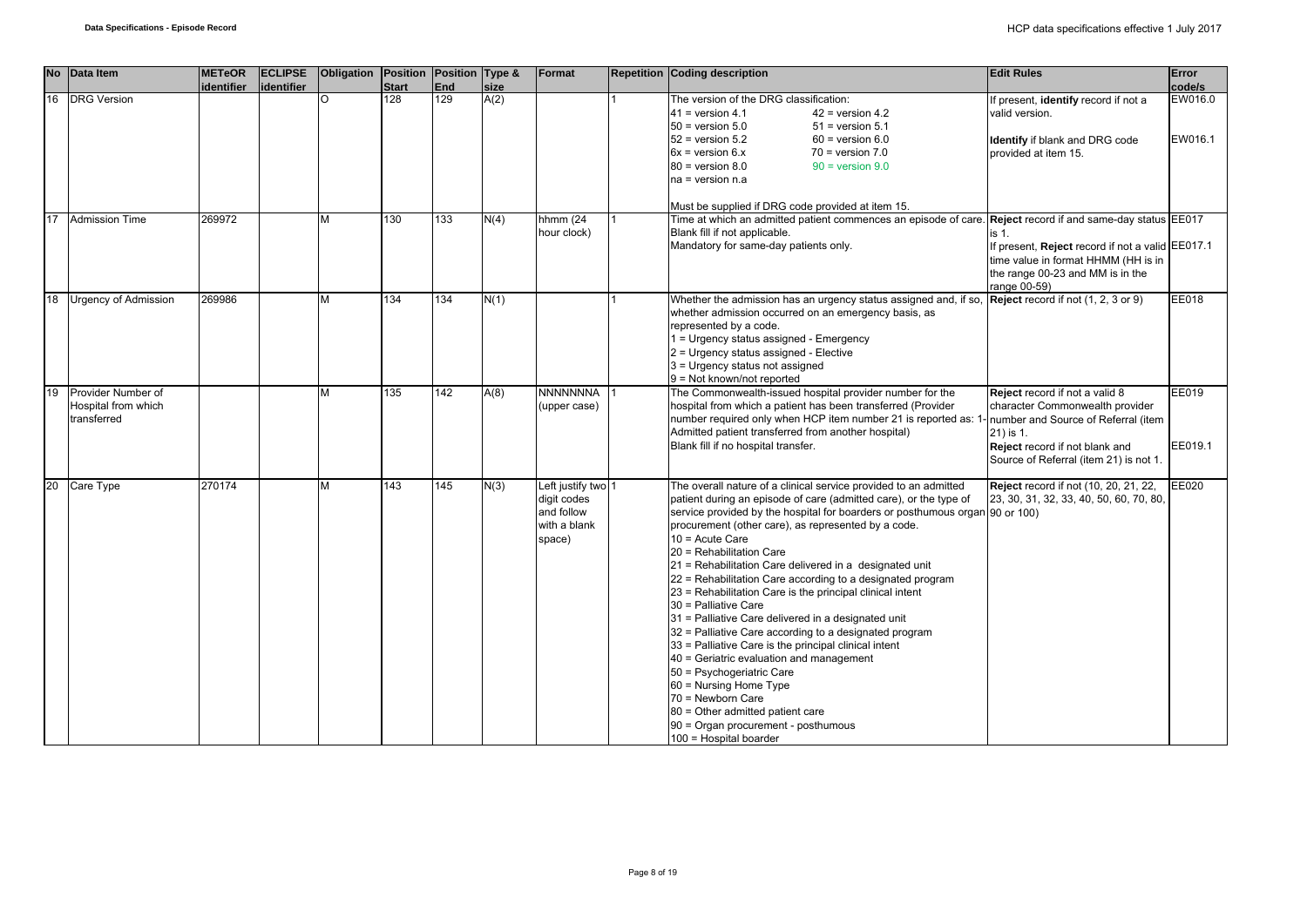|    | No Data Item                         | <b>METeOR</b><br>identifier | <b>ECLIPSE</b><br>lidentifier | Obligation Position Position Type & | <b>Start</b> | End | size | Format | <b>Repetition Coding description</b>                                                                                                                                                                                                                                                                                                                                                                                                                                                                                                                 | <b>Edit Rules</b>                                              | Error<br>code/s |
|----|--------------------------------------|-----------------------------|-------------------------------|-------------------------------------|--------------|-----|------|--------|------------------------------------------------------------------------------------------------------------------------------------------------------------------------------------------------------------------------------------------------------------------------------------------------------------------------------------------------------------------------------------------------------------------------------------------------------------------------------------------------------------------------------------------------------|----------------------------------------------------------------|-----------------|
| 21 | Source of Referral                   |                             |                               | M                                   | 146          | 146 | N(1) |        | The facility from which the patient was referred:<br>$0 = Born$ in hospital<br>1 = Admitted patient transferred from another hospital<br>$2$ = Statistical admission – care type change<br>4 = From Accident/Emergency<br>5 = From Community Health service<br>6 = From Outpatients department<br>7 = From Nursing Home<br>8 = By outside Medical Practitioner                                                                                                                                                                                       | <b>Reject</b> record if not (0, 1, 2, 4, 5, 6,<br>7, 8 or 9)   | EE021           |
| 22 | Discharge Intention on<br>Admission  |                             |                               | $\circ$                             | 147          | 147 | N(1) |        | $9 = Other$<br>The intended mode of separation at time of admission:<br>1 = Discharge to an(other) acute hospital<br>$2$ = Discharge to a nursing home<br>3 = Discharge to a psychiatric hospital<br>4 = Discharge to palliative care unit/hospice<br>5 = Discharge to other health care accommodation<br>8 = To pass away<br>9 = Discharge to usual residence                                                                                                                                                                                       | f present, reject record if not (1, 2,<br>$3, 4, 5, 8$ or $9)$ | EE022           |
| 23 | Inter-hospital contracted<br>patient | 270409                      |                               | M                                   | 148          | 148 | N(1) |        | An episode of care for an admitted patient whose treatment and/or Reject record if not (1, 2, 3 or 9)<br>care is provided under an arrangement between a hospital<br>purchaser of hospital care (contracting hospital) and a provider of<br>an admitted service (contracted hospital), and for which the<br>activity is recorded by both hospitals, as represented by a code.<br>1 = Inter-Hospital contracted patient from public sector<br>2 = Inter-Hospital contracted patient from private sector<br>$3$ = Not contracted<br>$9 = Not reported$ |                                                                | EE023           |
| 24 | Mental Health Legal<br><b>Status</b> | 270351                      |                               | M                                   | 149          | 149 | N(1) |        | Whether a person is treated on an involuntary basis under the<br>relevant state or territory mental health legislation, at any time<br>during an episode of admitted patient care, an episode of<br>residential care or treatment of a patient/client by a community<br>based service during a reporting period, as represented by a<br>code.<br>1 = Involuntary patient<br>$2$ = Voluntary patient<br>3 = Not permitted to be reported under the laws of a State or<br>Territory<br>$8 = Not applicable$                                            | Reject record if not (1, 2, 3 or 8)                            | EE024           |
| 25 | <b>Palliative Care Status</b>        |                             |                               | M                                   | 150          | 150 | N(1) |        | An indicator of whether the episode involved palliative care.<br>1 = Patient required palliative care during episode<br>2 = No palliative care required during episode<br>This item is required because some States do not statistically<br>discharge to palliative care.<br>* refer to the guide for use.                                                                                                                                                                                                                                           | Reject record if not (0, 1 or 2).                              | EE025           |
| 26 | Re-admission within 28<br>Days       |                             |                               | M                                   | 151          | 151 | N(1) |        | An indicator of the re-admission of a patient to hospital within 28<br>days of previous discharge for treatment of a similar or related<br>condition.<br>1 = Unplanned re-admission and patient previously treated at this<br>hospital<br>2 = Unplanned re-admission and patient previously treated at<br>another hospital<br>3 = Planned re-admission from this or another hospital<br>8 = Not applicable/ not known<br>Note: do not include transfers from another hospital as re-<br>admissions                                                   | Reject record if not (1, 2, 3 or 8)                            | EE026           |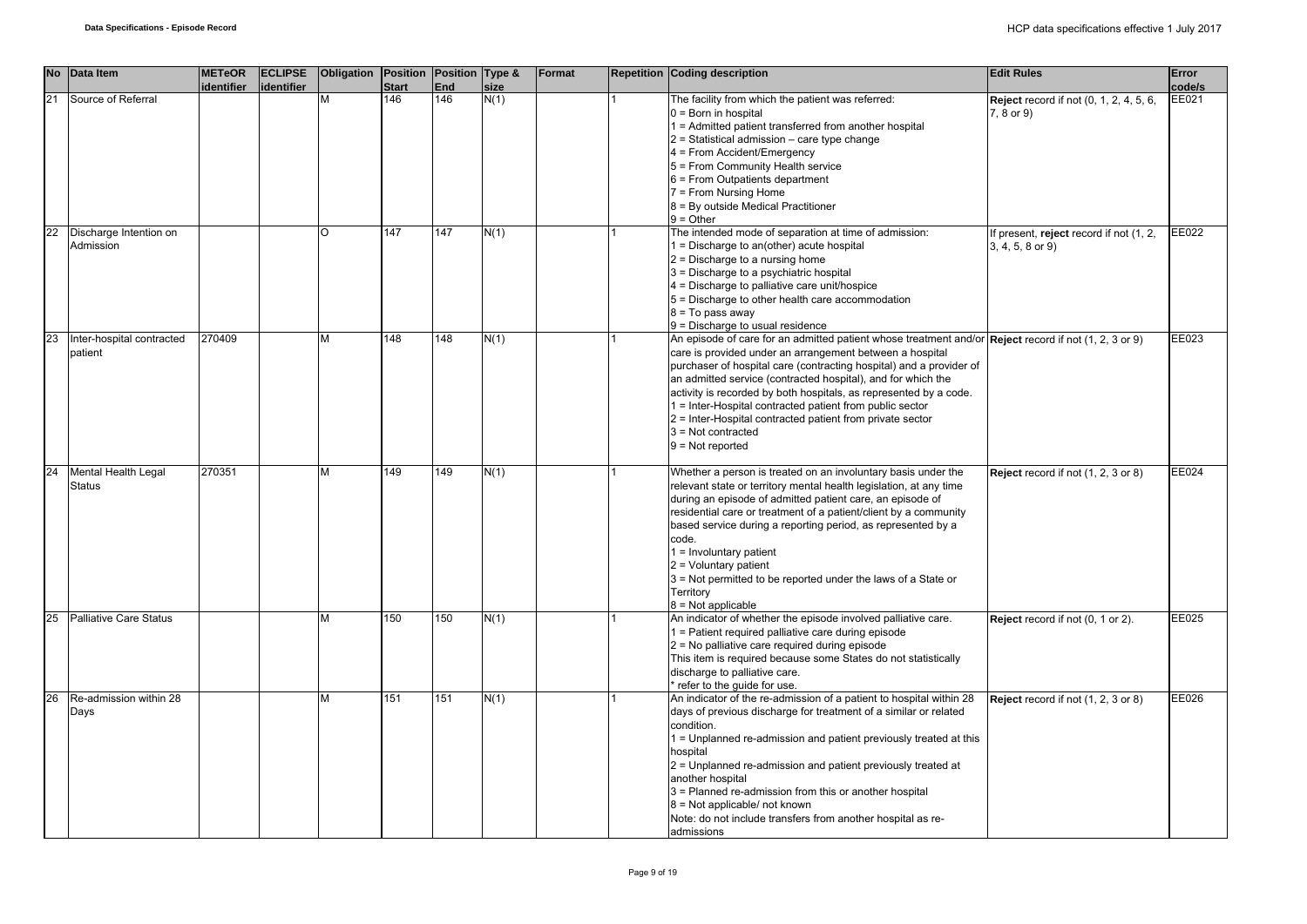|    | No Data Item                                           | <b>METeOR</b><br>identifier | <b>ECLIPSE</b><br>identifier | Obligation Position Position Type & | <b>Start</b> | End | size | Format                                                                                                | <b>Repetition Coding description</b>                                                                                                                                                                                                                                                                                                                                                                                                                                                                                                                                                                                                                                                                                                                                                                            | <b>Edit Rules</b>                                                                                                                                                                                                                                                                                   | Error<br>code/s                  |
|----|--------------------------------------------------------|-----------------------------|------------------------------|-------------------------------------|--------------|-----|------|-------------------------------------------------------------------------------------------------------|-----------------------------------------------------------------------------------------------------------------------------------------------------------------------------------------------------------------------------------------------------------------------------------------------------------------------------------------------------------------------------------------------------------------------------------------------------------------------------------------------------------------------------------------------------------------------------------------------------------------------------------------------------------------------------------------------------------------------------------------------------------------------------------------------------------------|-----------------------------------------------------------------------------------------------------------------------------------------------------------------------------------------------------------------------------------------------------------------------------------------------------|----------------------------------|
| 27 | <b>Unplanned Theatre Visit</b><br>During Episode       |                             |                              | M                                   | 152          | 152 | N(1) |                                                                                                       | An indicator of whether the patient required a theatre visit which<br>was not anticipated or planned at the time of admission:<br>1 = Unplanned theatre visit<br>$2$ = No unplanned theatre visit                                                                                                                                                                                                                                                                                                                                                                                                                                                                                                                                                                                                               | Reject record if not (1 or 2)                                                                                                                                                                                                                                                                       | EE027                            |
| 28 | Infant Weight, Neonate,<br>Stillborn                   | 269938                      |                              | м                                   | 153          | 156 | N(4) | Right justify<br>Zero prefix                                                                          | The first weight, in grams, of the live-born or stillborn baby<br>obtained after birth, or the weight of the neonate or infant on the<br>date admitted if this is different from the date of birth.<br>Weight on the date the infant is admitted should be recorded if the<br>weight is less than or equal to 9000g and age is less than 365<br>days. An entry of 0000 means the patient's age >= 365 days or<br>weight was > 9000 grams.<br>* refer to guide for use.                                                                                                                                                                                                                                                                                                                                          | Reject record if not numeric<br>Identify record if weight > 9000g and EW028.0<br>$LOS \le 365$<br>Identify record if weight > 0 and LOS EW028.1<br>> 365 days<br>where, $LOS = Admission date (item)$<br>32) - Date of Birth (item 29)                                                              | EE028                            |
| 29 | Hours of Mechanical<br>Ventilation                     | 479010                      |                              | м                                   | 157          | 160 | N(4) | <b>Right justify</b><br>Zero prefix                                                                   | The total number of hours an admitted patient has spent on<br>continuous ventilator support.<br>Continuous ventilatory support refers to the application of<br>ventilation via an invasive artificial airway. For the purposes of this<br>data element, invasive artificial airway is that provided via an<br>endotracheal tube or a tracheostomy tube.<br>Zero fill if not applicable.                                                                                                                                                                                                                                                                                                                                                                                                                         | Reject record if not numeric<br>*warning for public hospitals                                                                                                                                                                                                                                       | EE029<br>EW029*                  |
|    | Mode of Separation                                     | 270094                      |                              | M                                   | 161          | 162 | N(2) | Left justify<br>and follow<br>with space<br>(may also<br>submit in old<br>format with<br>zero prefix) | Status at separation of person (discharge/transfer/death) and<br>place to which person is released, as represented by a code.<br>1 = discharge/transfer to an(other) acute hospital<br>2 = discharge/transfer to a residential aged care service, unless<br>this is the usual place of residence<br>3 = discharge/transfer to an(other) psychiatric hospital<br>4 = discharge/transfer to other health care accommodation<br>(includes mothercraft hospitals)<br>5 = statistical discharge-type change<br>$6$ = left against medical advice/discharge at own risk<br>7 = statistical discharge from leave<br>$8 =$ died<br>$9$ = other (includes discharge to usual residence, own<br>accommodation or welfare institution (includes prisons, hostels<br>and group homes providing primarily welfare services)) | <b>Reject</b> record if not (1, 2, 3, 4, 5, 6,<br>7, 8, 9, 01, 02, 03, 04, 05, 06, 07, 08<br>or 09).                                                                                                                                                                                                | EE030                            |
| 31 | <b>Separation Time</b>                                 | 270026                      |                              | М                                   | 163          | 166 | N(4) | hhmm $(24)$<br>hour clock)                                                                            | Time at which an admitted patient completes an episode of care.<br>Blank fill if not applicable.<br>Mandatory for same-day patients only.                                                                                                                                                                                                                                                                                                                                                                                                                                                                                                                                                                                                                                                                       | Reject record if blank and same-day<br>status is 1.<br>Reject record if not a valid time<br>value in format HHMM (HH is in the<br>range 00-23 and MM is in the range<br>$00 - 59$<br>Identify record if hospital type (item<br>11) is 3 (Private Day Facility) and<br>patient stay exceeds 23 hours | EE031<br>EE031.1<br><b>EW031</b> |
| 32 | <b>Total Leave Days</b>                                | 270251                      |                              | м                                   | 167          | 170 | N(4) | <b>Right justify</b><br>Zero prefix                                                                   | Sum of the length of leave (date returned from leave minus date<br>went on leave) for all periods within the hospital stay.<br>Zero fill if not applicable.                                                                                                                                                                                                                                                                                                                                                                                                                                                                                                                                                                                                                                                     | Reject record if not numeric                                                                                                                                                                                                                                                                        | EE032                            |
| 33 | Provider Number of<br>Hospital to which<br>transferred |                             |                              | М                                   | 171          | 178 | A(8) | <b>NNNNNNNA</b><br>(uppercase)                                                                        | The Commonwealth-issued hospital provider number for the<br>hospital to which a patient has been transferred (Provider number<br>required only when HCP item number 30 is reported as:<br>1 = Discharge/transfer to an(other) acute hospital, or<br>3 = Discharge/transfer to a(nother) psychiatric hospital<br>Blank fill if no hospital transfer.                                                                                                                                                                                                                                                                                                                                                                                                                                                             | Reject record if not a valid 8<br>character Commonwealth provider<br>number and Mode of Separation<br>(item 30) is 1, 3.<br>Reject record if not blank and Mode<br>of Separation (item 30) is 2, 5, 6, 7, 8<br>or 9.                                                                                | EE033<br>EE033.1                 |
| 34 | Non-Certified Days of Stay                             |                             |                              | М                                   | 179          | 182 | N(4) | Right justify<br>Zero prefix                                                                          | The number of days spent in the hospital, without certification, tha<br>exceeded 35 days.<br>Zero fill if not applicable.                                                                                                                                                                                                                                                                                                                                                                                                                                                                                                                                                                                                                                                                                       | Reject record if not numeric.<br>*warning for public hospitals                                                                                                                                                                                                                                      | EE034<br>EW034*                  |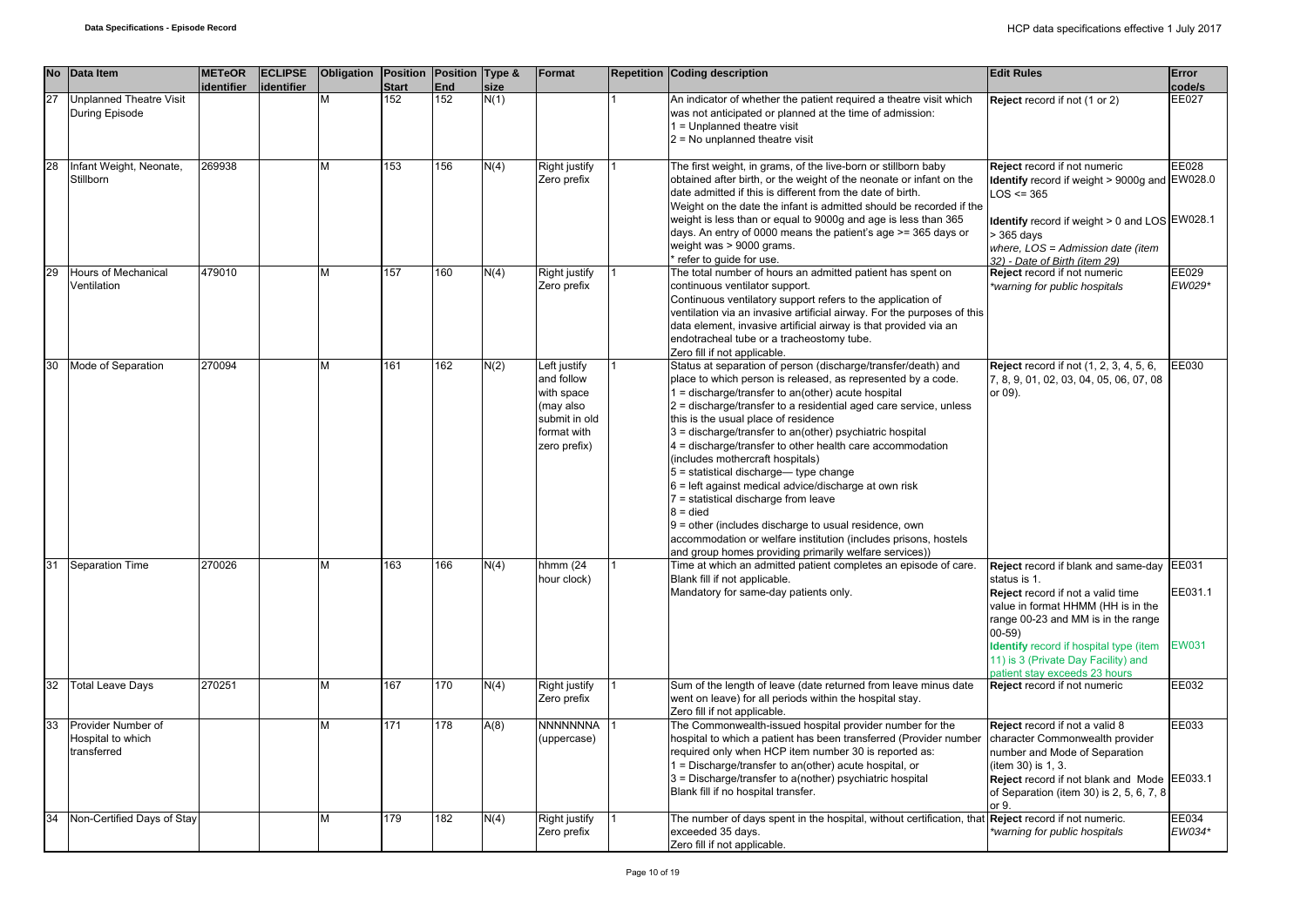|    | No Data Item                                   | <b>METeOR</b><br>identifier | <b>ECLIPSE</b><br>identifier | Obligation Position Position Type & | <b>Start</b> | End | size | Format                                                                          |    | <b>Repetition Coding description</b>                                                                                                                                                                                                                                                                                                                                                                                                                                                                                                                                                                                                                                                                                                                                                                                                                                                                                                                                                                                                                                                                                                                                                                                                                                                                                                                                                                    | <b>Edit Rules</b>                                                                                                                                                                                                                                                                                                                                                                  | Error<br>code/s             |
|----|------------------------------------------------|-----------------------------|------------------------------|-------------------------------------|--------------|-----|------|---------------------------------------------------------------------------------|----|---------------------------------------------------------------------------------------------------------------------------------------------------------------------------------------------------------------------------------------------------------------------------------------------------------------------------------------------------------------------------------------------------------------------------------------------------------------------------------------------------------------------------------------------------------------------------------------------------------------------------------------------------------------------------------------------------------------------------------------------------------------------------------------------------------------------------------------------------------------------------------------------------------------------------------------------------------------------------------------------------------------------------------------------------------------------------------------------------------------------------------------------------------------------------------------------------------------------------------------------------------------------------------------------------------------------------------------------------------------------------------------------------------|------------------------------------------------------------------------------------------------------------------------------------------------------------------------------------------------------------------------------------------------------------------------------------------------------------------------------------------------------------------------------------|-----------------------------|
| 35 | Number of days of<br>hospital-in-the-home care | 270305                      |                              | M                                   | 183          | 186 | N(4) | Right justify<br>Zero prefix                                                    |    | The number of hospital-in-the-home days occurring within an<br>episode of care for an admitted patient.<br>Calculate with reference to the date of admission, date of<br>separation, leave days and any date(s) of change between<br>hospital and hospital-in-the-home accommodation.<br>Zero fill if not applicable.<br>refer to definitions.                                                                                                                                                                                                                                                                                                                                                                                                                                                                                                                                                                                                                                                                                                                                                                                                                                                                                                                                                                                                                                                          | Reject record if not numeric.<br><b>Identify</b> record if not = HITH<br>completed date - HITH<br>commencement date).                                                                                                                                                                                                                                                              | EE035<br><b>EW035</b>       |
| 36 | <b>Principal Diagnosis</b>                     | 391326                      |                              | М                                   | 187          | 192 | A(6) | <b>NANNNN</b><br>Left justify<br>Strip hyphen,<br>dots &<br>morphology<br>codes |    | Each entry should consist of:<br>one (1) digit that represents the Condition Onset Flag code<br>five (5) alphanumeric characters that represent the principal<br>diagnosis code<br>Condition Onset Flag - A qualifier for each coded diagnosis to<br>indicate the onset of the condition relative to the beginning of the<br>episode of care, as represented by a code.<br>1 = condition with onset during the episode of admitted patient<br>care<br>$2$ = condition not noted as arising during the episode of admitted<br>patient care<br>$9 = not reported$<br>Note:<br>All patients should report a condition onset flag code of 2 for the<br>principal diagnosis, with the exception of newborns. Newborns in<br>their admitted birth episode within the hospital may report a<br>condition onset flag code of 1 or 2 for the principal diagnosis.<br>Newborn episodes can be identified by ICD-10-AM Code Z38.x in<br>the principal or additional diagnosis code field.<br>Principal Diagnosis - The diagnosis established after study to be<br>chiefly responsible for occasioning an episode of admitted patient<br>care, an episode of residential care or an attendance at the health<br>care establishment, as represented by a code.<br>The principal diagnosis should be reported in the most current<br>version of ICD-10-AM and selected according to the National<br>Coding Standards. | Reject record if not a valid ICD-10-<br>AM principal diagnosis code<br><b>Identify</b> record if Same-day Status<br>(item $39$ ) = 2 (overnight patient) and<br>Z50N or Z50NN (where $N = 0$ to 9)<br><b>Identify</b> record if Care Type = 60 and<br>not Z742 or Z75N or Z75NN. (where EW036.2<br>$N = 0$ to 9)<br>Identify record if condition onset flag<br>$= 1$ and not Z38.? | EE036<br>EW036.1<br>EW036.3 |
| 37 | <b>Additional Diagnosis</b>                    | 391322                      |                              | М                                   | 193          | 486 | A(6) | <b>NANNNN</b><br>Left justify<br>Strip hyphen,<br>dots &<br>morphology<br>codes | 49 | Each entry should consist of:<br>one (1) digit that represents the Condition Onset Flag code<br>five (5) alphanumeric characters that represent the additional<br>diagnosis code<br>Condition Onset Flag - A qualifier for each coded diagnosis to<br>indicate the onset of the condition relative to the beginning of the<br>episode of care, as represented by a code.<br>$1 =$ condition with onset during the episode of admitted patient<br>care<br>$2$ = condition not noted as arising during the episode of admitted<br>patient care<br>$9 = not reported$<br>Additional diagnosis - A condition or complaint either coexisting<br>with the principal diagnosis or arising during the episode of<br>admitted patient care, episode of residential care or attendance at<br>a health care establishment, as represented by a code.<br>Blank means no additional diagnosis codes (or not 49 repetitions).                                                                                                                                                                                                                                                                                                                                                                                                                                                                                         | Reject record if not (a valid ICD-10-<br>AM code or blank).<br><b>Identify</b> record if same as 'Principal<br>Diagnosis Code'                                                                                                                                                                                                                                                     | EE037<br>EW037              |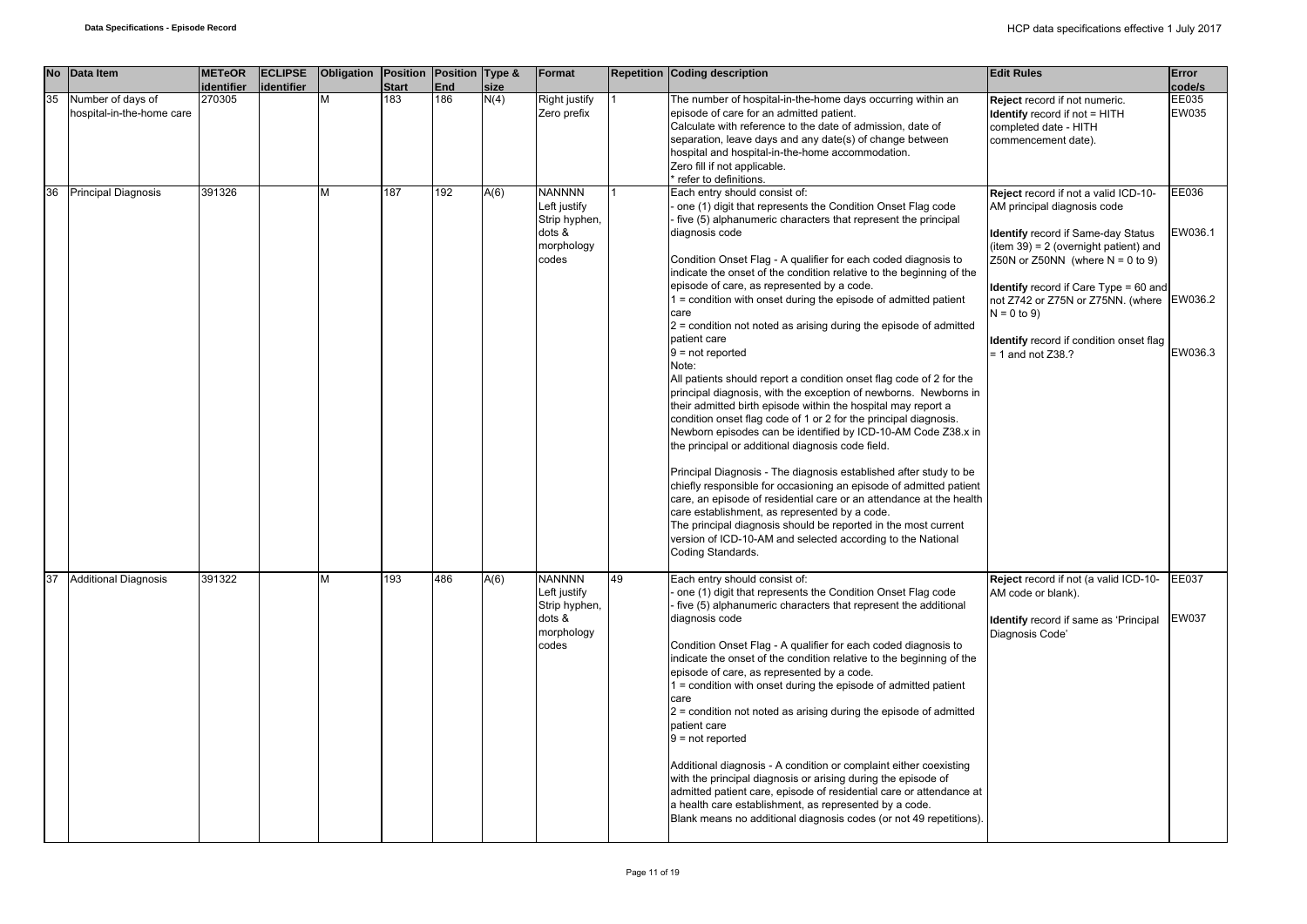| <b>No</b> | Data Item                            | <b>METeOR</b><br>identifier | <b>ECLIPSE</b><br>lidentifier | Obligation Position Position Type & | <b>Start</b> | <b>End</b> | size  | Format                                                                                    |    | <b>Repetition Coding description</b>                                                                                                                                                                                                                                                                                                                                                                                                                                                              | <b>Edit Rules</b>                                                                                                                                              | Error<br>code/s       |
|-----------|--------------------------------------|-----------------------------|-------------------------------|-------------------------------------|--------------|------------|-------|-------------------------------------------------------------------------------------------|----|---------------------------------------------------------------------------------------------------------------------------------------------------------------------------------------------------------------------------------------------------------------------------------------------------------------------------------------------------------------------------------------------------------------------------------------------------------------------------------------------------|----------------------------------------------------------------------------------------------------------------------------------------------------------------|-----------------------|
| 38        | Procedure                            | 391349                      |                               | М                                   | 487          | 836        | A(7)  | <b>NNNNNNN</b><br>Left justify<br>Strip hyphen                                            | 50 | A clinical intervention represented by a code that:<br>is surgical in nature, and/or<br>carries a procedural risk, and/or<br>carries an anaesthetic risk, and/or<br>requires specialised training, and/or<br>requires special facilities or equipment only available in an acute<br>care setting.<br>Blank means no ICD-10-AM procedure codes (or not 50<br>repetitions)                                                                                                                          | Reject if not (a valid ICD-10-AM<br>code or blank).                                                                                                            | EE038                 |
| 39        | Same-day Status                      |                             |                               | M                                   | 837          | 837        | N(1)  |                                                                                           |    | An indicator of whether the patient was admitted to the facility for<br>an overnight stay.<br>$0$ = patient with a valid arrangement allowing for overnight stay for<br>procedure normally performed on a same-day basis.<br>$1 = same-day patient;$<br>$2$ = overnight patient (other than type 0 above)                                                                                                                                                                                         | Reject record if not (0, 1 or 2).                                                                                                                              | EE039                 |
| 40        | Principal MBS Item<br>Number         |                             |                               | M                                   | 838          | 851        | A(14) | Left justify                                                                              |    | A valid Medical Benefits Schedule item according to the relevant<br>MBS Schedule valid for the MBS date (Item 41).<br>Blank means there was no applicable MBS item.                                                                                                                                                                                                                                                                                                                               | f present, reject record if not a valid EE040<br>MBS item from the relevant MBS<br>Schedule valid for the service date<br>$($ ltem 42 $)$                      |                       |
| 41        | Principal MBS Item Date              |                             |                               | M                                   | 852          | 859        | A(8)  | DDMMYYYY                                                                                  |    | The date on which;<br>the principal MBS item (item 40) was carried out, or<br>(if item 40 is blank), the first Miscellaneous Service Code (item 53) $\Re$ Reject record if date is before<br>was carried out.<br>Must be supplied if principal MBS item number provided (item 40)                                                                                                                                                                                                                 | f present, reject record if not in<br>format DDMMYYYY.<br>admission date or after discharge<br>date<br>Reject record if blank and item 40 is EE041.2           | EE041.0<br>EE041.1    |
| 42        | Minutes of operating<br>theatre time | 270350                      |                               | М                                   | 860          | 863        | N(4)  | <b>Right justify</b><br>Zero prefix<br>minutes                                            |    | Total time, in minutes, spent by a patient in operating theatres<br>during current episode of hospitalisation.<br>Should be populated if surgical ADA code provided in<br>Miscellaneous Service Code field (item 53).<br>Blank means there was no applicable MBS Item / ADA code or a<br>public hospital.<br>Must be supplied by private hospitals and private day facilities<br>where MBS item number (item 40) or Miscellaneous Service Code<br>(item 53) provided.<br>*refer to quide for use. | populated<br>If present, reject record if not<br>numeric.<br>Identify if blank and item 40 or item<br>53 is populated.                                         | EE042<br><b>EW042</b> |
| 43        | Secondary MBS Item<br>numbers        |                             |                               | M                                   | 864          | 989        | A(14) | Left justify                                                                              |    | Additional MBS item numbers are all MBS items performed in<br>theatre/procedure room/angiography suite, which are not the<br>principal MBS.<br>Blank means that there was no additional MBS item (or not 9<br>repetitions).<br>*refer to quide for use.                                                                                                                                                                                                                                           | Reject record if not (a valid MBS<br>item number from the relevant MBS<br>Schedule(s) current during the<br>episode or blank)                                  | EE043                 |
| 44        | <b>Accommodation Charge</b>          |                             |                               | M                                   | 990          | 998        | N(9)  | <b>Right justify</b><br>Zero prefix<br><b>\$\$\$\$\$\$\$cc</b><br>(omit decimal<br>point) |    | The gross amount charged for accommodation (include ex-gratia<br>and patient portion accommodation charges).<br>Zero fill if no amount charged.<br>*refer to quide for use.                                                                                                                                                                                                                                                                                                                       | Reject record if not numeric or if item EE044<br>blank and bundled charges, ICU<br>charge, CCU charge, SCN charge<br>and HITH charge are ALL zero or<br>blank. |                       |
| 45        | Theatre Charge                       |                             |                               | M                                   | 999          | 1007       | N(9)  | <b>Right justify</b><br>Zero prefix<br><b>\$\$\$\$\$\$\$cc</b><br>(omit decimal<br>point) |    | The total amount charged for theatre/procedure room/angiography <b>Reject</b> record if not numeric<br>suite (include ex-gratia and patient portion theatre charges).<br>Zero fill if no amount charged.<br>*refer to guide for use.                                                                                                                                                                                                                                                              |                                                                                                                                                                | <b>EE045</b>          |
| 46        | Labour Ward Charge                   |                             |                               | M                                   | 1008         | 1016       | N(9)  | Right justify<br>Zero prefix<br><b>\$\$\$\$\$\$\$cc</b><br>(omit decimal<br>point)        |    | The gross amount charged for labour ward (include ex-gratia and<br>patient portion labour ward charges).<br>Zero fill if no amount charged.                                                                                                                                                                                                                                                                                                                                                       | Reject record if not numeric                                                                                                                                   | <b>EE046</b>          |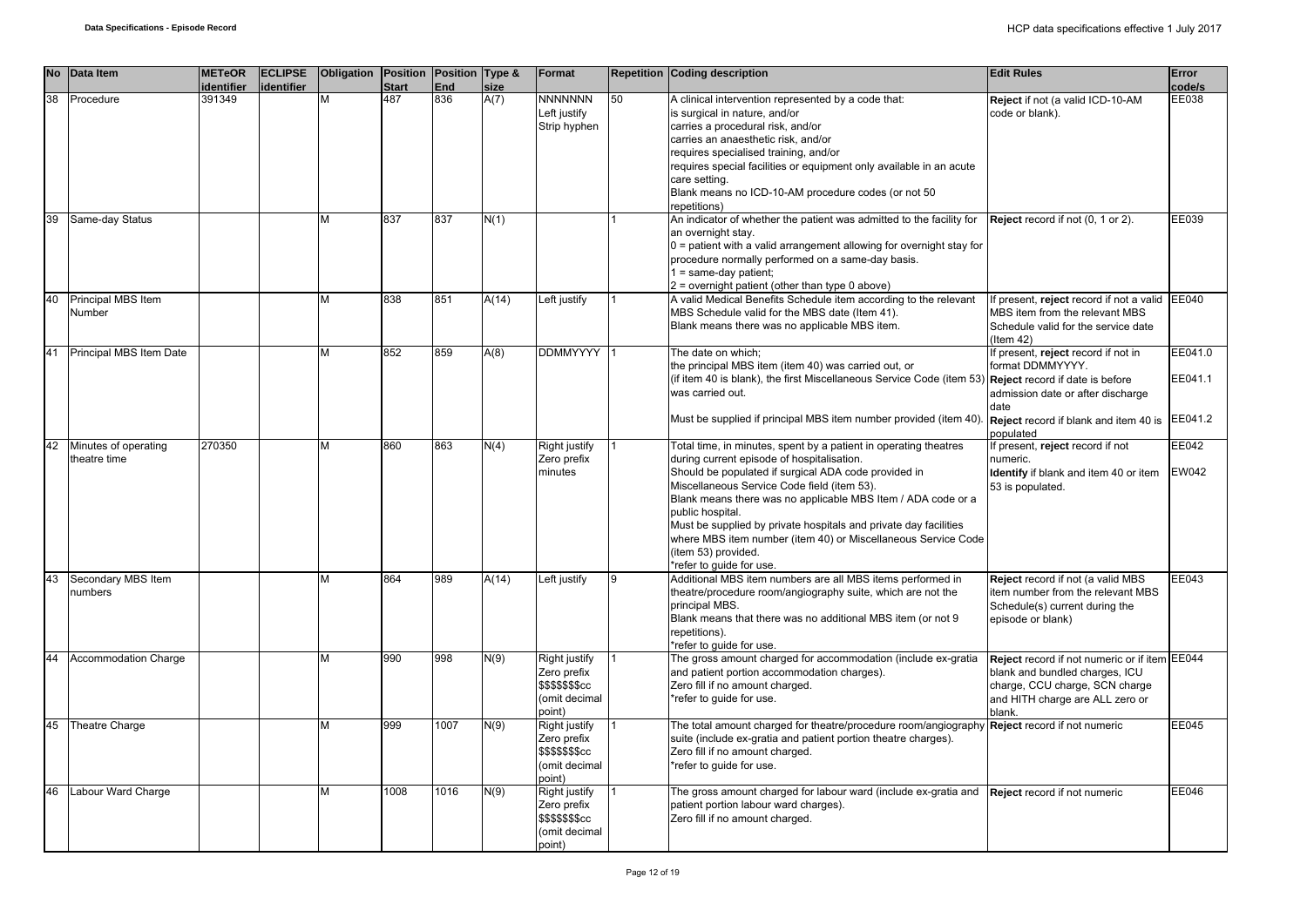|    | No Data Item                         | <b>METeOR</b><br>identifier | <b>ECLIPSE</b><br>identifier | Obligation Position Position Type & | <b>Start</b> | <b>End</b> | size  | Format                                                                                   |                 | <b>Repetition Coding description</b>                                                                                                                                                                                                                                                 | <b>Edit Rules</b>                                                                                    | Error<br>code/s    |
|----|--------------------------------------|-----------------------------|------------------------------|-------------------------------------|--------------|------------|-------|------------------------------------------------------------------------------------------|-----------------|--------------------------------------------------------------------------------------------------------------------------------------------------------------------------------------------------------------------------------------------------------------------------------------|------------------------------------------------------------------------------------------------------|--------------------|
| 47 | Intensive Care Unit<br>Charge        |                             |                              |                                     | 1017         | 1025       | N(9)  | Right justify<br>Zero prefix<br>\$\$\$\$\$\$\$cc<br>(omit decimal<br>point)              |                 | The gross amount charged for ICU (include ex-gratia and patient<br>portion ICU charges).<br>Zero fill if no amount charged.<br>*refer to guide for use.                                                                                                                              | Reject record if not numeric                                                                         | <b>EE047</b>       |
| 48 | Prosthesis Charge                    |                             |                              | M                                   | 1026         | 1034       | N(9)  | Right justify<br>Zero prefix<br>\$\$\$\$\$\$\$cc<br>(omit decimal<br>point)              |                 | The gross maximum amount charged for prosthesis (include ex-<br>gratia prosthesis charges and patient portion),<br>Zero fill if no amount charged.                                                                                                                                   | Reject record if not numeric                                                                         | EE048              |
| 49 | <b>Pharmacy Charge</b>               |                             |                              | м                                   | 1035         | 1043       | N(9)  | <b>Right justify</b><br>Zero prefix<br>\$\$\$\$\$\$\$cc<br>(omit decimal<br>point)       |                 | The gross amount charged for pharmacy (include ex-gratia and<br>patient portion pharmacy charges, exclude discharge<br>medications).<br>Zero fill if no amount charged.                                                                                                              | Reject record if not numeric                                                                         | EE049              |
| 50 | <b>Other Charges</b>                 |                             |                              | м                                   | 1044         | 1052       | N(9)  | Right justify<br>Zero prefix<br>\$\$\$\$\$\$\$cc<br>(omit decimal<br>point)              |                 | The gross charge raised for any chargeable item which cannot be<br>specifically categorised elsewhere (exclude ex-gratia charges,<br>television, phone calls, extra meals, FED, reversals or journal<br>adjustments).<br>Zero fill if no amount charged.<br>*refer to guide for use. | Reject record if not numeric                                                                         | EE050              |
| 51 | <b>Bundled Charges</b>               |                             |                              | м                                   | 1053         | 1061       | N(9)  | Right justify<br>Zero prefix<br>\$\$\$\$\$\$ <sub>\$</sub> cc<br>(omit decimal<br>point) |                 | The gross bundled charge raised (include ex-gratia and patient<br>portion bundled charges).<br>Zero fill if no amount charged.<br>*refer to quide for use.                                                                                                                           | Reject record if not numeric                                                                         | EE051              |
| 52 | Medical Record Number                |                             |                              | M                                   | 1062         | 1081       | A(20) | Left justify<br><b>Blank fill</b>                                                        |                 | The Medical Record Number (or unit record number) that uniquely<br>identifies the patient, regardless of the number of admissions they<br>have had to the facility.                                                                                                                  | Reject record if blank                                                                               | EE052              |
| 53 | Miscellaneous Service<br>Codes       |                             |                              | М                                   | 1082         | 1191       | A(11) | Left justify                                                                             | 10 <sup>1</sup> | Any miscellaneous service codes (i.e. non MBS items or<br>Australian Dental Association codes) used for billing.<br>Up to 10 codes may be entered.<br>Blank means that there were no miscellaneous service codes or<br>not 10 repetitions.                                           |                                                                                                      |                    |
| 54 | Hospital-in-the-home care<br>Charges |                             |                              | M                                   | 1192         | 1200       | N(9)  | Right justify<br>Zero prefix<br>\$\$\$\$\$\$ <sub>\$</sub> cc<br>(omit decimal<br>point) |                 | The gross charge raised for hospital-in-the-home care service<br>(include ex-gratia and HITH patient portion charges).<br>Zero fill if no amount charged.                                                                                                                            | Reject record if not numeric<br>warning for public hospitals                                         | EE054<br>EW054*    |
| 55 | Special Care Nursery<br>Charges      |                             |                              | M                                   | 1201         | 1209       | N(9)  | Right justify<br>Zero prefix<br>\$\$\$\$\$\$\$cc<br>(omit decimal<br>point)              |                 | The gross charge raised for SCN (include ex-gratia and patient<br>portion SCN charges, exclude NICU charges).<br>Zero fill if no amount charged.<br>*refer to guide for use.                                                                                                         | Reject record if not numeric                                                                         | EE055              |
| 56 | Coronary Care Unit<br>Charges        |                             |                              | M                                   | 1210         | 1218       | N(9)  | Right justify<br>Zero prefix<br>\$\$\$\$\$\$ <sub>\$</sub> cc<br>(omit decimal<br>point) |                 | The gross charge raised for CCU (include ex-gratia and patient<br>portion CCU charges).<br>Zero fill if no amount charged.<br>*refer to guide for use.                                                                                                                               | Reject record if not numeric                                                                         | EE056              |
| 57 | Special Care Nursery<br>hours        |                             |                              | O                                   | 1219         | 1222       | N(4)  | Right justify<br>Zero prefix                                                             |                 | The number of hours the patient spent in a SCN.<br>Zero fill if not applicable.<br>*refer to guide for use.                                                                                                                                                                          | f present, reject record if not<br>numeric.                                                          | <b>EE057</b>       |
| 58 | Coronary Care Unit hours             |                             |                              | O                                   | 1223         | 1226       | N(4)  | Right justify<br>Zero prefix                                                             |                 | The number of hours the patient spent in a CCU.<br>Zero fill if not applicable.<br>*refer to guide for use.                                                                                                                                                                          | f present, reject record if not<br>numeric.                                                          | EE058              |
| 59 | Special Care Nursery days            |                             |                              | м                                   | 1227         | 1229       | N(3)  | <b>Right justify</b><br>Zero prefix                                                      |                 | The number of days the patient spent in a SCN.<br>Zero fill if not applicable.<br>*refer to guide for use.                                                                                                                                                                           | Reject record if not numeric.<br>Reject record if not zero for day<br>facilities (public or private) | EE059.0<br>EE059.1 |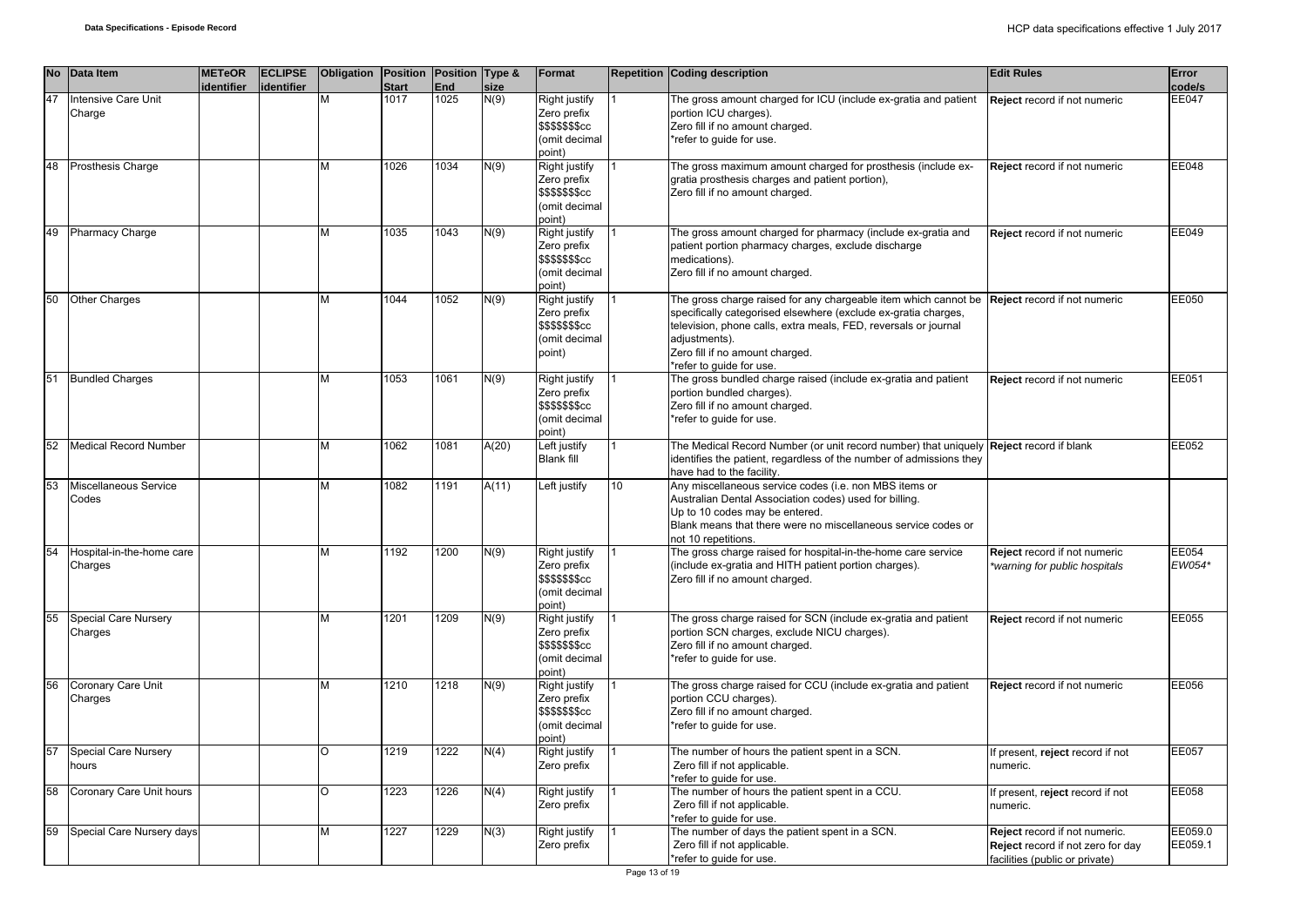|    | No Data Item                    | <b>METeOR</b> | <b>ECLIPSE</b> | Obligation | Position | Position Type & |              | Format          | <b>Repetition Coding description</b>                                   | <b>Edit Rules</b>                          | Error        |
|----|---------------------------------|---------------|----------------|------------|----------|-----------------|--------------|-----------------|------------------------------------------------------------------------|--------------------------------------------|--------------|
|    |                                 | lidentifier   | lidentifier    |            | Start    | End             | <b>Isize</b> |                 |                                                                        |                                            | code/s       |
| 60 | Coronary Care Unit days         |               |                |            | 1230     | 1232            | N(3)         | Right justify   | The number of days the patient spent in a CCU.                         | Reject record if not numeric.              | EE060.0      |
|    |                                 |               |                |            |          |                 |              | Zero prefix     | Zero fill if not applicable.                                           | Reject record if not zero for day          | EE060.1      |
|    |                                 |               |                |            |          |                 |              |                 | *refer to guide for use.                                               | facilities (public or private)             |              |
| 61 | Number of Qualified Days 270033 |               |                |            | 1233     | 1237            | N(5)         | Right justify   | The number of qualified newborn days occurring within a newborn        | Reject record if not numeric.              | EE061        |
|    | for Newborns                    |               |                |            |          |                 |              | Zero prefix     | episode of care.                                                       | Identify record if >0000 and (care         | EW061        |
|    |                                 |               |                |            |          |                 |              |                 | Zero fill if not applicable.                                           | type not newborn care)                     |              |
|    |                                 |               |                |            |          |                 |              |                 | *refer to guide for use.                                               |                                            |              |
| 62 | Hospital-in-the-home care       |               |                |            | 1238     | 1245            | A(8)         | DDMMYYYY        | Date on which an admitted patient commences an episode of              | Reject record if Hospital-In-The-          | EE062.0      |
|    | Commencement Date               |               |                |            |          |                 |              |                 | hospital-in-the-home care services.                                    | Home Charges (item 54) is                  |              |
|    |                                 |               |                |            |          |                 |              |                 | Conditional item if HITH charges (item 54) > 0.                        | populated and item is blank or not in      |              |
|    |                                 |               |                |            |          |                 |              |                 | Blank fill if not applicable.                                          | format DDMMYYYY.                           |              |
|    |                                 |               |                |            |          |                 |              |                 |                                                                        | Reject record if commencement date EE062.1 |              |
|    |                                 |               |                |            |          |                 |              |                 |                                                                        | > HITH completed date.                     |              |
| 63 | Hospital-in-the-home care       |               |                |            | 1246     | 1253            | A(8)         | <b>DDMMYYYY</b> | Date on which an admitted patient completes an episode of              | Reject record if Hospital-In-The-          | EE063.0      |
|    | <b>Completed Date</b>           |               |                |            |          |                 |              |                 | hospital-in-the-home care services.                                    | Home Charges (item 54) is                  |              |
|    |                                 |               |                |            |          |                 |              |                 | Conditional item if HITH charges (item 54) > 0.                        | populated and item is blank or not in      |              |
|    |                                 |               |                |            |          |                 |              |                 | Blank fill if not applicable.                                          | format DDMMYYYY.                           |              |
|    |                                 |               |                |            |          |                 |              |                 |                                                                        | <b>Reject</b> record if completed date <   | EE063.1      |
|    |                                 |               |                |            |          |                 |              |                 |                                                                        | HITH commencement date.                    |              |
| 64 | <b>Palliative Care Days</b>     |               |                |            | 1254     | 1257            | N(4)         | Right justify   | The number of days a patient received palliative care during an        | Reject record if not numeric.              | EE064        |
|    |                                 |               |                |            |          |                 |              | Zero prefix     | episode.                                                               |                                            |              |
|    |                                 |               |                |            |          |                 |              |                 | Where the entire episode is Palliative, provide the total length of    | <b>Identify</b> record if 0 and palliative | <b>EW064</b> |
|    |                                 |               |                |            |          |                 |              |                 | stay in days.                                                          | care status (item $25$ ) = 1               |              |
|    |                                 |               |                |            |          |                 |              |                 | Conditional item if Palliative Care Status (item 25) = 1. Zero fill if |                                            |              |
|    |                                 |               |                |            |          |                 |              |                 | no Palliative Care Days.                                               |                                            |              |
|    |                                 |               |                |            |          |                 |              |                 | *refer to quide for use.                                               |                                            |              |

**Total record length = 1257**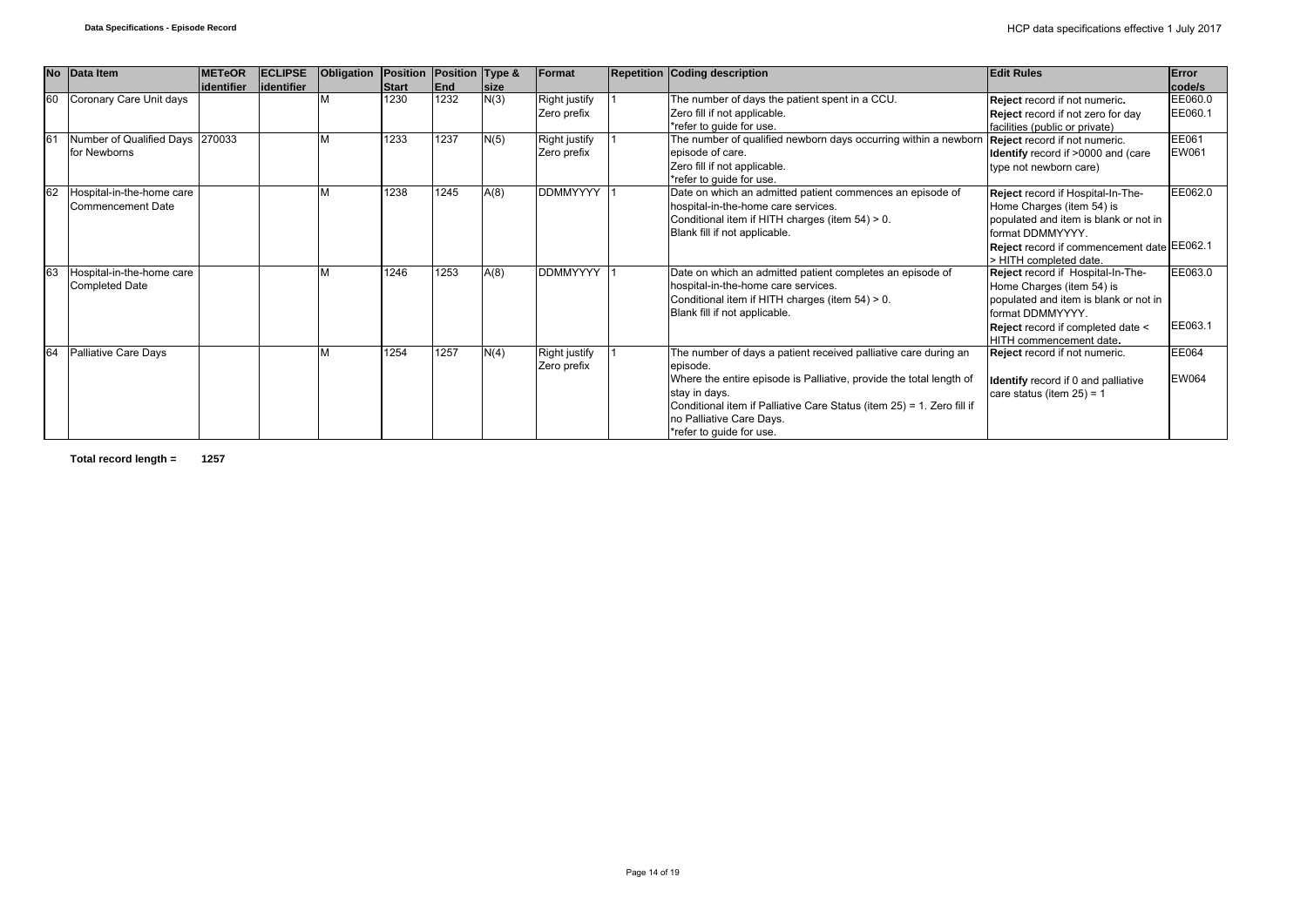|                | Item No Data Item          | <b>Obligation</b> |           | Position Type & Size | Format          | <b>Comments</b>                                                                                                                                                                    | <b>Edit Rules</b>                                                                                                | <b>Error Code/s</b>          |
|----------------|----------------------------|-------------------|-----------|----------------------|-----------------|------------------------------------------------------------------------------------------------------------------------------------------------------------------------------------|------------------------------------------------------------------------------------------------------------------|------------------------------|
|                | Provider Number            | М                 | $1 - 8$   | A(8)                 |                 | NNNNNNNA The Commonwealth-issued hospital provider number (must be 8 characters,<br>include leading zero)                                                                          | Reject the file if not a valid 8<br>character Commonwealth<br>provider number                                    | HE01                         |
| $\overline{2}$ | Insurer/Group Identifier   | М                 | $9 - 11$  | A(3)                 |                 | The insurer identifier selected from the list of registered private health insurers<br>or the code for the group of insurers (e.g. AHS for Australian Health Service<br>Alliance). |                                                                                                                  |                              |
|                | Disk Reference number      | M                 | $12 - 19$ | A(8)                 |                 | Number identifies the file/disk ID                                                                                                                                                 |                                                                                                                  |                              |
|                | Date Prepared              | М                 | $20 - 27$ | A(8)                 |                 | DDMMYYYY The date data was prepared by hospital                                                                                                                                    | Reject the file if not in format<br><b>DDMMYYYY</b>                                                              | HE04                         |
| 5              | Number of records          | М                 | 28-31     | N(4)                 |                 | The number of episodes on file/disk                                                                                                                                                | Reject the file if mismatch on<br>Episode record count<br><b>Reject</b> the file if not numeric                  | <b>HE05</b><br><b>HE05.1</b> |
| 6              | Test Flag                  | М                 | 32        | A(1)                 |                 | T=Test, P=Production                                                                                                                                                               |                                                                                                                  |                              |
|                | <b>Resubmitted Disk</b>    | М                 | 33        | A(1)                 |                 | Indicates if the file/disk is being resubmitted Y/N                                                                                                                                |                                                                                                                  |                              |
| 8              | Period From                | M                 | $34 - 41$ | A(8)                 | <b>DDMMYYYY</b> | Period starting (separation month)                                                                                                                                                 | <b>Reject</b> the file if not in format<br><b>DDMMYYYY</b>                                                       | <b>HE08</b>                  |
|                |                            |                   |           |                      |                 |                                                                                                                                                                                    | <b>Reject</b> the file if not within date<br>period applicable for month year<br>specified in physical file name | <b>HE08.1</b>                |
| 9              | Period to                  | M                 | 42-49     | A(8)                 |                 | DDMMYYYY   Period ending (separation month)                                                                                                                                        | <b>Reject</b> the file if not in format<br><b>DDMMYYYY</b>                                                       | HE09                         |
| 10             | <b>AN-SNAP HCP Version</b> | M                 | 50-53     | N(4)                 |                 | AN-SNAP HCP version 0500,0700,0800,0900                                                                                                                                            |                                                                                                                  |                              |
|                | <b>Blank fill</b>          | M                 | 54-57     | N(4)                 |                 | <b>Blank fill</b>                                                                                                                                                                  |                                                                                                                  |                              |
| 12             | File Type                  | М                 | 58        | A(1)                 |                 | $S =$ Snap                                                                                                                                                                         |                                                                                                                  |                              |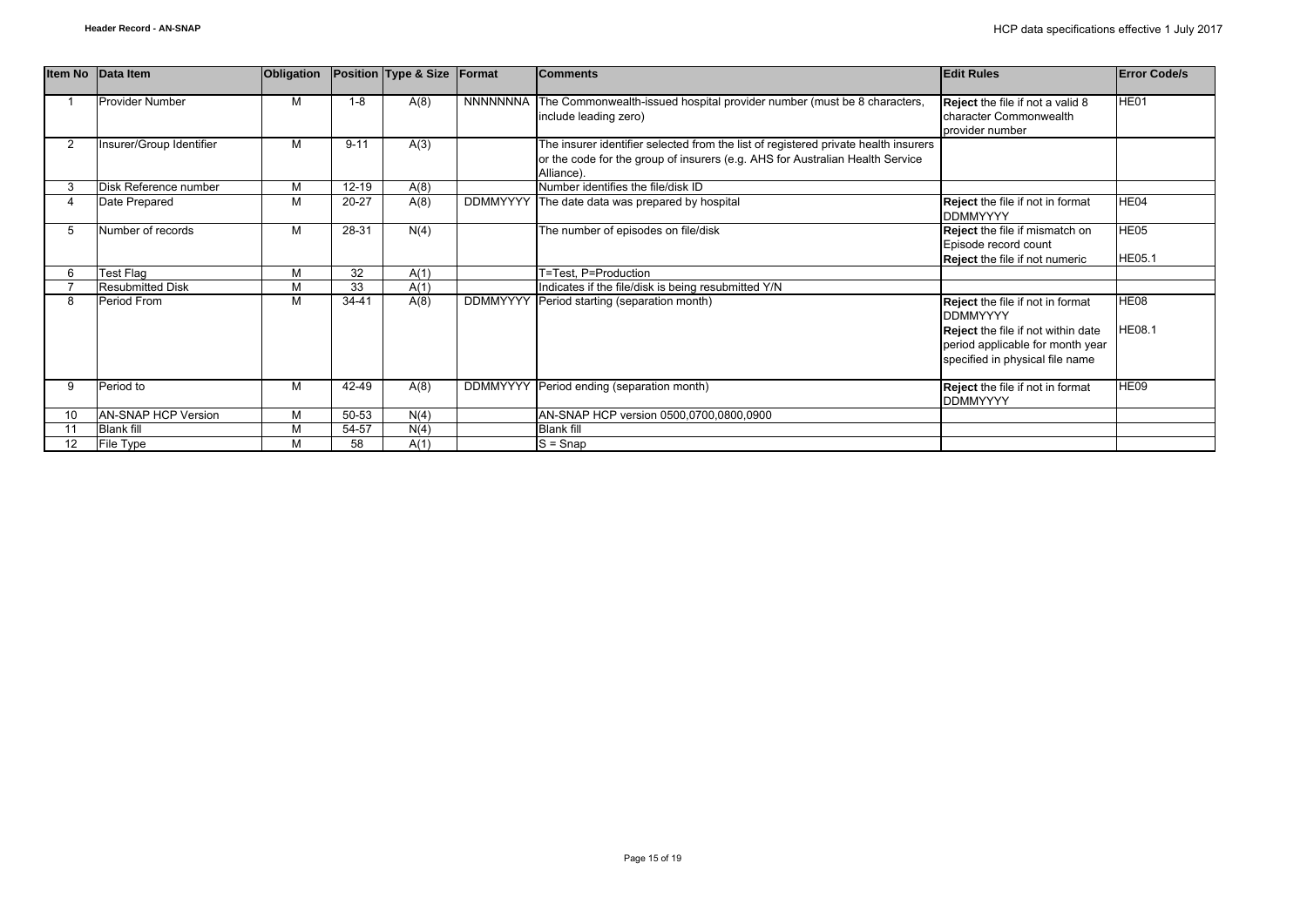|                | No Data Item                     | <b>METeOR</b><br>identifier | <b>ECLIPSE</b><br>identifier | Obligation Position Position Type & | <b>Start</b> | <b>End</b> | size  | Format                       | <b>Repetition Coding description</b>                                                                                                                                                                                                                                                                                                                                                                                                                                                                                                                                                                                                                                                                                                                                                                                                      | <b>Edit Rules</b>                                                                                                                     | Error<br>code/s  |
|----------------|----------------------------------|-----------------------------|------------------------------|-------------------------------------|--------------|------------|-------|------------------------------|-------------------------------------------------------------------------------------------------------------------------------------------------------------------------------------------------------------------------------------------------------------------------------------------------------------------------------------------------------------------------------------------------------------------------------------------------------------------------------------------------------------------------------------------------------------------------------------------------------------------------------------------------------------------------------------------------------------------------------------------------------------------------------------------------------------------------------------------|---------------------------------------------------------------------------------------------------------------------------------------|------------------|
|                | Insurer Membership<br>Identifier |                             |                              |                                     |              | 15         | A(15) | Left justify                 | Insurer membership identifier.                                                                                                                                                                                                                                                                                                                                                                                                                                                                                                                                                                                                                                                                                                                                                                                                            | Reject record if not same as Source<br>Identifier value in FILE HEADER<br>item 2.                                                     | AE001.1          |
| $\overline{2}$ | Insurer Identifier               |                             |                              | М                                   | 16           | 18         | A(3)  | Left justify                 | Insurer identifier selected from the list of registered private health<br>insurers.                                                                                                                                                                                                                                                                                                                                                                                                                                                                                                                                                                                                                                                                                                                                                       | Reject record if blank                                                                                                                | AE002            |
| 3              | <b>AN-SNAP Identifier</b>        |                             |                              | MAA                                 | 19           | 33         | A(15) | Left justify                 | A unique identifier for this AN-SNAP record that links it to the<br>associated episode (and/or medical and prosthetic records). It is a<br>combination of the Medical Record Number (in the Episode<br>record) and hyphen and a record number (sequential counter)                                                                                                                                                                                                                                                                                                                                                                                                                                                                                                                                                                        | Reject record if blank<br><b>Identify</b> record if no hyphen in the<br>Identifier                                                    | AE003<br>AW003.1 |
|                |                                  |                             |                              |                                     |              |            |       |                              |                                                                                                                                                                                                                                                                                                                                                                                                                                                                                                                                                                                                                                                                                                                                                                                                                                           | Identify record if the characters prior<br>to the hyphen do not match a<br>Medical Record Number in the<br>Episode Records            | AW003.2          |
|                | <b>Family Name</b>               | 286953                      |                              | $\Omega$                            | 34           | 61         | A(28) | Left justify                 | That part of a name a person usually has in common with some<br>other members of his/her family, as distinguished from his/her<br>given names, as represented by text.                                                                                                                                                                                                                                                                                                                                                                                                                                                                                                                                                                                                                                                                    | <b>Identify</b> record if blank                                                                                                       | AE004            |
| 5              | <b>Given Name</b>                | 287035                      |                              | O                                   | 62           | 81         | A(20) | Left justify                 | The person's identifying name within the family group or by which<br>the person is socially identified, as represented by text.                                                                                                                                                                                                                                                                                                                                                                                                                                                                                                                                                                                                                                                                                                           | <b>Identify record if blank</b>                                                                                                       | AW005            |
| 6              | Date of Birth                    | 287007                      |                              | М                                   | 82           | 89         | A(8)  | <b>DDMMYYYY</b>              | The date of birth of the person.                                                                                                                                                                                                                                                                                                                                                                                                                                                                                                                                                                                                                                                                                                                                                                                                          | Reject record if not in format<br><b>DDMMYYYY</b>                                                                                     | AE006            |
|                | Postcode - Australian            | 287224                      |                              | М                                   | 90           | 93         | N(4)  | Right justify<br>Zero prefix | The numeric descriptor for a postal delivery area, aligned with<br>locality, suburb or place for the address of a person.<br>9999 = unknown postcode<br>$8888 = 0$ verseas                                                                                                                                                                                                                                                                                                                                                                                                                                                                                                                                                                                                                                                                | Reject record if not (a valid<br>Australian postcode or 8888 or<br>9999).                                                             | AE007            |
| 8              | Sex                              | 287316                      |                              | м                                   | 94           | 94         | N(1)  |                              | The biological distinction between male and female, as<br>represented by a code.<br>$1 = Male$<br>$2$ = Female<br>3 = Intersex or Indeterminate<br>9 = Not stated / inadequately described                                                                                                                                                                                                                                                                                                                                                                                                                                                                                                                                                                                                                                                | Reject record if not (1, 2, 3 or 9)                                                                                                   | AE008            |
| <b>g</b>       | <b>Admission Date</b>            | 269967                      |                              | М                                   | 95           | 102        | A(8)  | DDMMYYYY 1                   | Date on which an admitted patient commences an episode of<br>care.                                                                                                                                                                                                                                                                                                                                                                                                                                                                                                                                                                                                                                                                                                                                                                        | Reject record if not in format<br><b>DDMMYYYY</b>                                                                                     | AE009            |
| 10             | <b>Separation Date</b>           | 270025                      |                              | М                                   | 103          | 110        | A(8)  | DDMMYYYY                     | Date on which an admitted patient completes an episode of care.                                                                                                                                                                                                                                                                                                                                                                                                                                                                                                                                                                                                                                                                                                                                                                           | <b>Reject</b> file if not in format<br>DDMMYYYY, or if not ≥ admission<br>date, or if MM is not same as month<br>input in Fund Header | AE010            |
| 11             | Episode Type                     |                             |                              | М                                   | 111          | 111        | A(1)  |                              | An indicator of the type of admitted rehabilitation program<br>undertaken during the episode that relates to the AN-SNAP<br>records.<br>O = Overnight Admitted Patient - Assign this value for patients<br>who stay overnight during the admitted rehabilitation program.<br>S = Same-day Admitted Patient - Assign this value for patients<br>who undertake an admitted rehabilitation program consisting of<br>multiple same day visits/services. It is recommended that one AN-<br>SNAP record is reported that covers the entire program (not<br>separate episodes for each visit/service). In this case, Admission<br>date = date of 1st visit/service and Separation date = date of last<br>visit/service in the Same-day admitted program. The AN-SNAP<br>record should be linked to the episode with the same separation<br>date. | Reject record if not ('O' or 'S')                                                                                                     | AE011            |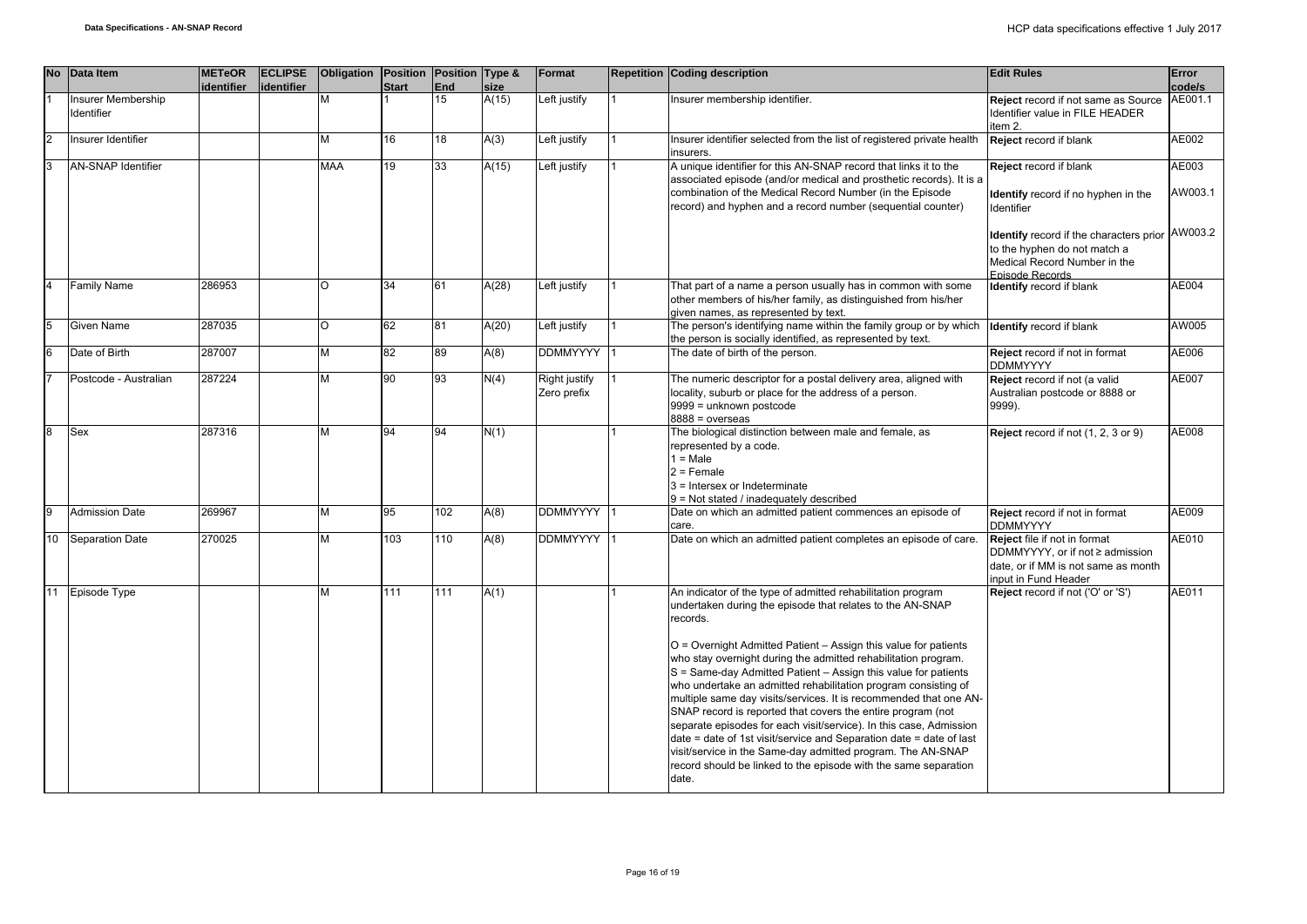|    | No Data Item                 | <b>METeOR</b><br>identifier | <b>ECLIPSE</b><br>identifier | Obligation Position Position Type & | <b>Start</b> | <b>End</b> | size | Format                  |    | <b>Repetition Coding description</b>                                                                                                                                                                                                                                                                                                                                                                                                                                                                                                                                                                                                    | <b>Edit Rules</b>                                                                                                            | Error<br>code/s |
|----|------------------------------|-----------------------------|------------------------------|-------------------------------------|--------------|------------|------|-------------------------|----|-----------------------------------------------------------------------------------------------------------------------------------------------------------------------------------------------------------------------------------------------------------------------------------------------------------------------------------------------------------------------------------------------------------------------------------------------------------------------------------------------------------------------------------------------------------------------------------------------------------------------------------------|------------------------------------------------------------------------------------------------------------------------------|-----------------|
| 12 | Admission FIM Item<br>Scores |                             |                              |                                     | 112          | 129        | N(1) |                         | 18 | The FIM score on admission for each of the 18 FIM motor and<br>cognition items<br>No Helper:                                                                                                                                                                                                                                                                                                                                                                                                                                                                                                                                            | Reject record if not (1, 2, 3, 4, 5, 6 or AE012<br>7) and episode type is O.                                                 |                 |
|    |                              |                             |                              |                                     |              |            |      |                         |    | Score of 7 - Complete Independence<br>Score of 6 - Modified Independence                                                                                                                                                                                                                                                                                                                                                                                                                                                                                                                                                                | If present, reject if not numeric.                                                                                           | AE012.1         |
|    |                              |                             |                              |                                     |              |            |      |                         |    | Helper:<br>Score of 5 - Supervision or setup<br>Score of 4 - Minimal assistance<br>Score of 3 - Moderate assistance                                                                                                                                                                                                                                                                                                                                                                                                                                                                                                                     | Identify record if episode type is S<br>and not blank fill                                                                   | AW012           |
|    |                              |                             |                              |                                     |              |            |      |                         |    | Score of 2 - Maximal assistance<br>Score of 1 - Total assistance<br>*refer to guide for use                                                                                                                                                                                                                                                                                                                                                                                                                                                                                                                                             |                                                                                                                              |                 |
| 13 | Discharge FIM Item<br>Scores |                             |                              | м                                   | 130          | 147        | N(1) |                         | 18 | The FIM score on discharge for each of the 18 FIM motor and<br>cognition items.<br>No Helper:<br>Score of 7 - Complete Independence                                                                                                                                                                                                                                                                                                                                                                                                                                                                                                     | <b>Reject</b> record if not (1, 2, 3, 4, 5, 6 or AE013<br>7) and episode type is O and not<br>Episode Mode of Separation = 8 |                 |
|    |                              |                             |                              |                                     |              |            |      |                         |    | Score of 6 - Modified Independence<br>Helper:                                                                                                                                                                                                                                                                                                                                                                                                                                                                                                                                                                                           | If present, reject if not numeric.                                                                                           | AE013.1         |
|    |                              |                             |                              |                                     |              |            |      |                         |    | Score of 5 - Supervision or setup<br>Score of 4 - Minimal assistance<br>Score of 3 - Moderate assistance<br>Score of 2 - Maximal assistance<br>Score of 1 - Total assistance                                                                                                                                                                                                                                                                                                                                                                                                                                                            | Identify record if episode type is S<br>and not blank fill                                                                   | AW013           |
| 14 | <b>AROC Impairment Codes</b> |                             |                              | м                                   | 148          | 154        | A(7) | NN.NNNN<br>Left justify |    | *refer to guide for use<br>Enter the Impairment Code (AUS version 2) that best describes<br>the primary reason for admission to the rehabilitation episode.<br>Code as specifically as possible and where possible avoid the use<br>of impairment group 13 - 'Other Disabling Impairments'.<br>Each entry should consist of:<br>- two (2) digits that represent the impairment group (zero prefixed<br>if 1 digit)<br>a decimal point<br>- up to four (4) digits that represent more specific categories within<br>impairment groups if applicable (blank fill any unused characters).                                                  | Reject record if not a valid code                                                                                            | AE014           |
| 15 | Assessment Only<br>Indicator |                             |                              | М                                   | 155          | 155        | N(1) |                         |    | Whether only assessment, and no treatment, was provided during Reject record if not (1 or 2)<br>an episode of admitted patient care, as represented by a code.<br>Assessment only occurs when the person was seen on one<br>occasion only for assessment and no rehabilitation treatment and<br>no further intervention by this service team is planned to occur<br>within the next 90 days. If a person is booked/seen for subsequent<br>treatment within 90 days, they are not Assessment Only. If a<br>person is booked for subsequent assessment (but not treatment),<br>they are assessment only. Record:<br>$1 = Yes$<br>$2 = No$ |                                                                                                                              | AE015           |
| 16 | <b>AN-SNAP Class</b>         |                             |                              | М                                   | 156          | 159        | A(4) |                         |    | The AN-SNAP class to which the episode is assigned. AN-SNAP<br>Class is only applicable to overnight episodes and must be                                                                                                                                                                                                                                                                                                                                                                                                                                                                                                               | Reject if not a valid code and<br>episode type $=$ $\circ$                                                                   | AE016           |
|    |                              |                             |                              |                                     |              |            |      |                         |    | reported as 4 characters.                                                                                                                                                                                                                                                                                                                                                                                                                                                                                                                                                                                                               | <b>Identify record if AN-SNAP Version</b><br>$= 02$ or 03 and episode type $= S$ and<br>not blank fill.                      | AW016           |
|    |                              |                             |                              |                                     |              |            |      |                         |    |                                                                                                                                                                                                                                                                                                                                                                                                                                                                                                                                                                                                                                         | <b>Identify record if AN-SNAP Version</b><br>$= 04$ and episode type $= S$ and not<br>'4 IO1'                                | AW016.1         |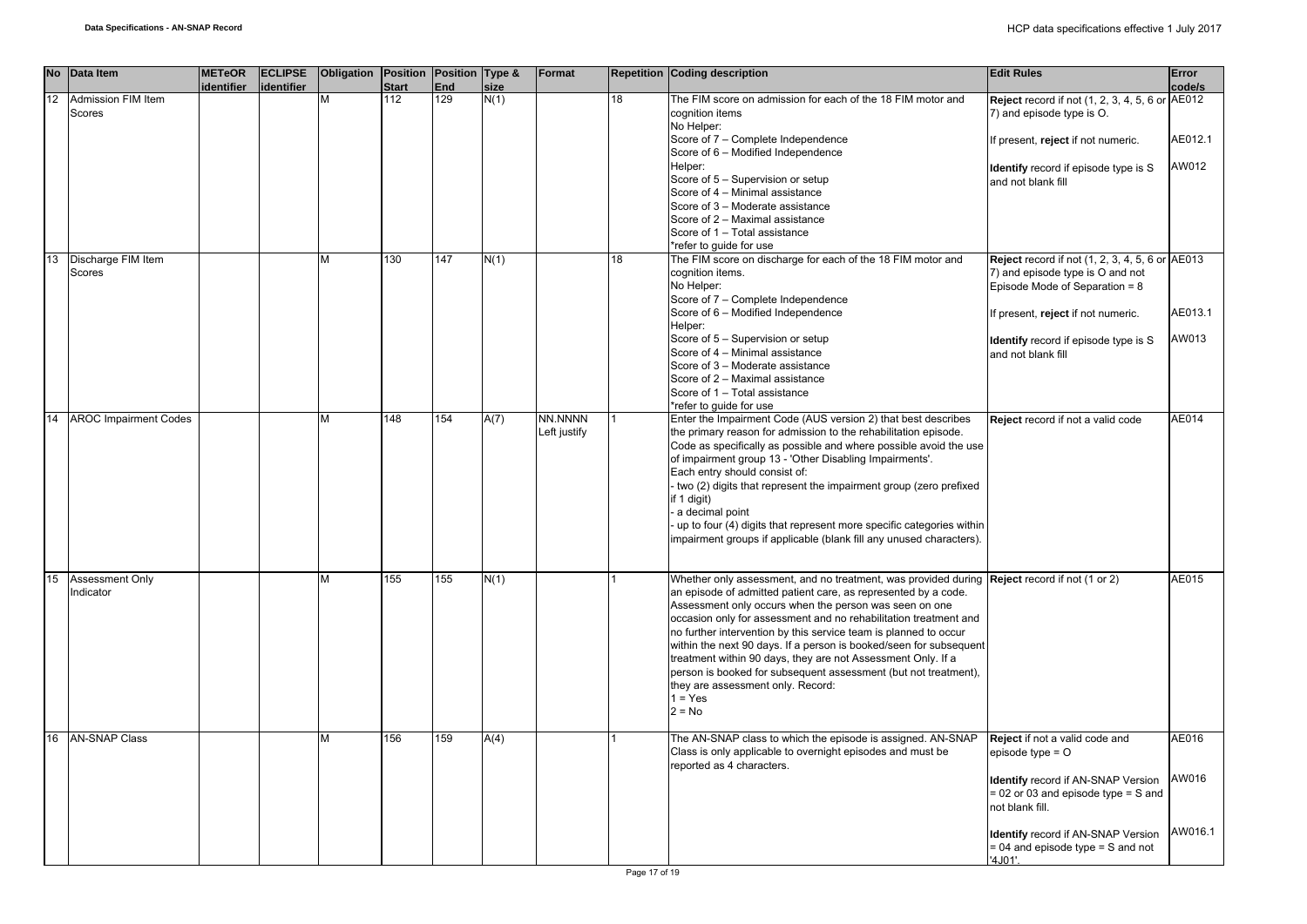|    | No Data Item             | <b>IMETeOR</b> |             | <b>ECLIPSE Obligation Position Position Type &amp;</b> |       |            |             | Format          | <b>Repetition Coding description</b>                                                                                                                                      | <b>Edit Rules</b>                                                         | Error   |
|----|--------------------------|----------------|-------------|--------------------------------------------------------|-------|------------|-------------|-----------------|---------------------------------------------------------------------------------------------------------------------------------------------------------------------------|---------------------------------------------------------------------------|---------|
|    |                          | lidentifier    | lidentifier |                                                        | Start | <b>End</b> | <b>Size</b> |                 |                                                                                                                                                                           |                                                                           | code/s  |
|    | 17 SNAP Version          |                |             |                                                        | 160   | 161        | N(2)        |                 | The version of the AN-SNAP Classification used to report item 16. Reject record if not (01, 02, 03 or 04) AE017<br>$102$ = AN-SNAP Version 2<br>$103$ = AN-SNAP Version 3 | and episode type $=$ O                                                    |         |
|    |                          |                |             |                                                        |       |            |             |                 | $104$ = AN-SNAP Version 4                                                                                                                                                 | If present, reject if not numeric.                                        | AE017.1 |
|    |                          |                |             |                                                        |       |            |             |                 |                                                                                                                                                                           | <b>Identify</b> record if episode type $=$ S<br>and not 04 or blank fill. | AW017.1 |
|    |                          |                |             |                                                        |       |            |             |                 |                                                                                                                                                                           | <b>Identify</b> if (01) and episode type = $\circ$ $\sqrt{4W017.2}$       |         |
| 18 | Rehabilitation plan date | 341640         |             |                                                        | 162   | 169        | A(8)        | <b>DDMMYYYY</b> | The date a multi-disciplinary rehabilitation plan is established for<br>an episode of admitted patient care.                                                              | <b>Reject</b> record if not in format<br><b>IDDMMYYYY</b>                 | AE018   |
| 19 | Discharge plan date      |                |             |                                                        | 170   | 177        | A(8)        | <b>DDMMYYYY</b> | The date a discharge plan is established for an episode of<br>admitted patient care.                                                                                      | <b>Reject</b> record if not in format<br><b>IDDMMYYYY</b>                 | AE019   |

**Total record length = 177**